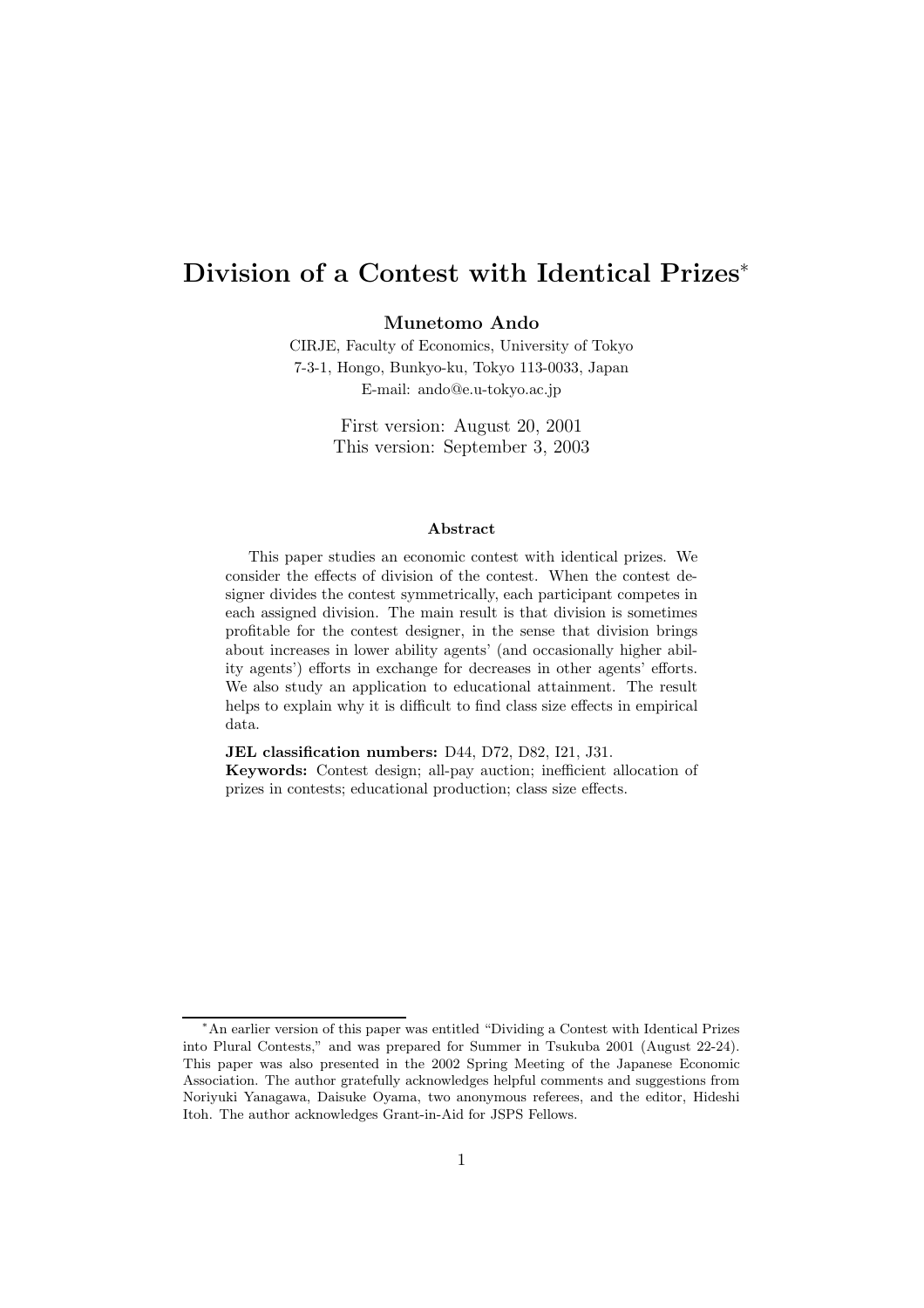## **1 Introduction**

In a large literature, economic contests have been studied under many situations. Well known applications are job promotion in internal labor markets, rent seeking activities, and  $R\&D$  rivalry.<sup>1</sup> Many studies assume the contest structure to be given and study the equilibrium strategies of participants. However, contest design problems from the viewpoint of the contest designer have attracted much attention recently. Gradstein and Konrad (1999) compared multistage contests with simultaneous contests. Clark and Riis (1998) studied complete information contests with identical prizes and compared simultaneous distributions of prizes with sequential distributions of prizes. Moldovanu and Sela (2001) studied the optimal allocation of prizes and provided the condition for a contest with multiple positive prizes to be optimal for the contest designer.<sup>2</sup>

The aim of this paper is to study the effects of division of a contest.<sup>3</sup> An example of division is the following. Consider a contest with four participants and two identical prizes. If the contest designer divides the contest, each participant competes with one of his fellow participants for one prize. If he does not divide the contest, each participant competes with his three fellow participants for two prizes. Thus, the contest designer can determine whether each participant competes in the whole contest or in each assigned division.

In the real world, we can observe many phenomena that can be regarded as division of a contest with identical prizes. Examples include the following:

- A large company has several departments and sections. Peers compete for promotion in each division.
- In the realm of politics, there exist various election systems, including the small electoral district system, the medium-sized system, and the large-sized system. Here, we can regard such elections as divided contests.
- In many schools, grading is conducted in each classroom with grading on a curve.<sup>4</sup>

Now, our questions are "what does division bring about?" and "when and why does the designer of a contest divide the contest?"

<sup>&</sup>lt;sup>1</sup>An initial study on the economic analysis of contests has been conducted by Lazear and Rosen (1981).

<sup>2</sup>Further literature reviews are provided in Section 1.1.

<sup>3</sup>An independent work by Moldovanu and Sela (2002) considered closely related topics to ours. The contest analyzed in their paper is detailed in Section 1.1.

<sup>4</sup>Classroom education with relative evaluations has contest aspects. Students study to get the higher grade, say, "excellent." In public elementary schools in Japan, grading had been conducted in each classroom with grading on a curve until the school year 2001.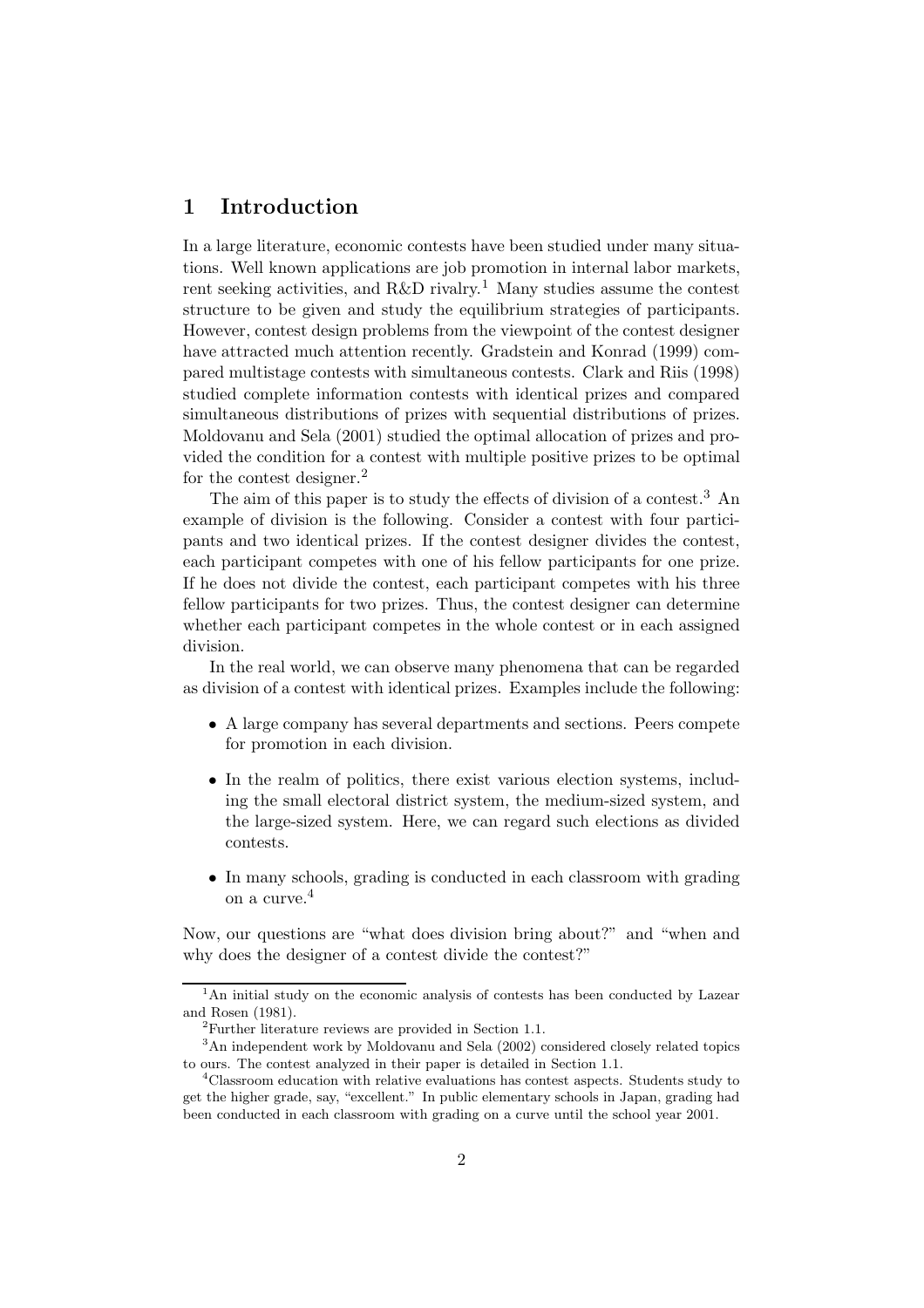To answer these questions, we study the following contest game. The principal, the contest designer, hires  $n$  risk neutral agents for one period and assigns a task for each of them. There exist  $k(< n)$  identical prizes. Each agent outlays his effort to get a prize. There are  $k$  winners, each of whom obtains one prize. We assume that the numbers  $n$  and  $k$  are exogenously given. Different agents have different abilities, which affect the marginal costs of their efforts. Each agent's ability is his private information. Abilities are independently and identically distributed. The distribution of abilities is common knowledge for the principal and the agents. The effort level of each agent is observable by all players at the end when the agents have already chosen their effort level.

The principal can divide this contest symmetrically into some contests.<sup>5</sup> More precisely, the principal can divide agents into  $a(>1)$  groups randomly, and then each agent competes in each assigned division. Here  $a(\in A)$  is a common divisor of  $n$  and  $k$ , and  $A$  is the set of common divisors. In each division, which consists of  $n/a$  participants and  $k/a$  prizes, each agent whose effort level is no lower than the  $k/a$ -th place gets a prize. The principal chooses the optimal contest structure  $a^* \in A$  according to his objective.

Our results are as follows: First, we identify the symmetric Bayesian Nash equilibrium strategy of the contest game. The equilibrium effort levels are strictly increasing with respect to abilities. Note that the contest game considered here is isomorphic to an all-pay auction. Consequently, we can use several existing results in the literature on auction theory to study our contest game.

Second, we demonstrate that division brings about increases in lower ability agents' (and occasionally higher ability agents') efforts in exchange for decreases in other agents' efforts. The fundamental reason why division makes differences in the equilibrium behavior of each type is that division makes room for an inefficient allocation of prizes. An inefficient allocation means that the winners are not chosen in the order of the agents' abilities. If the principal divides a contest, it is possible that the effort level of a winner in one division is smaller than that of a loser in another division. Due to the fact that the agents use the same symmetric equilibrium strategy in every division, the above phenomenon implies an inefficient allocation of prizes. Thus division changes each type's probability of winning, while it does not change the ratio of the number of participants to the number of prizes, and consequently, the equilibrium behavior of each type is changed by division.

Third, we show that division decreases the expected effort per agent under a certain regularity condition on the distribution of abilities (the definition of regularity is described in Section 4.2). This is a direct consequence of the result of the optimal multi-object auction studied by Maskin and Riley (1989).

<sup>&</sup>lt;sup>5</sup>We assume that *n* and *k* are not mutually prime.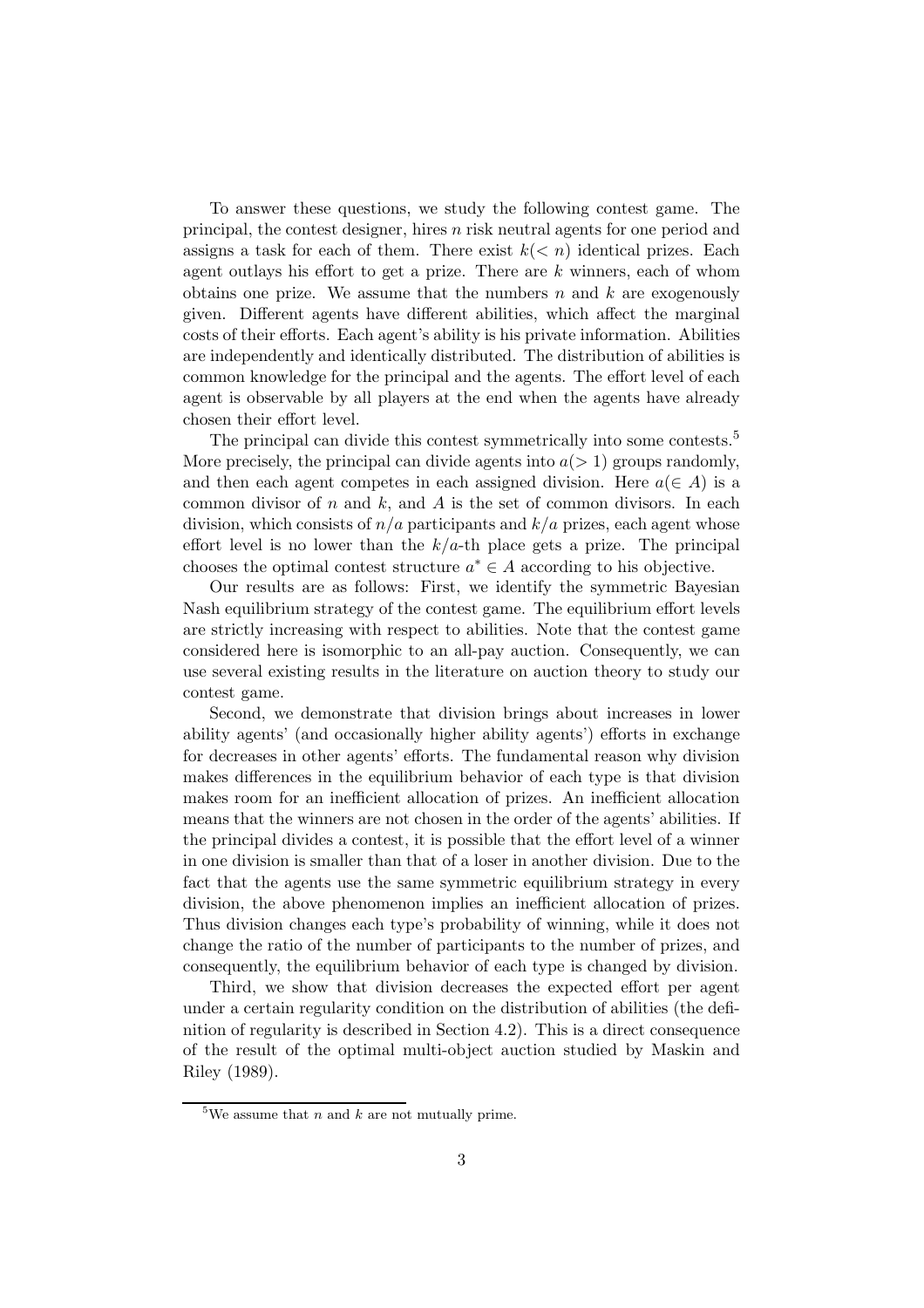Fourth, we show that division is sometimes profitable for the contest designer. This is the main result of the present paper. We analyze the optimal contest structure under the following objective of the principal. The principal maximizes his profit and the profit is the sum of each agent's output. Here each agent's output may not be linear in his effort. We show that, under the regularity condition, division is never profitable for the contest designer if the function that transforms each agent's effort to output is linear. However, division is sometimes profitable for the contest designer if the function is concave or convex, even if the regularity condition holds.

The result in the linear case is straightforward from the third result. Since each agent's output is linear in his effort, the maximization of total output is equivalent to the maximization of total effort. Therefore, we can apply the results of optimal auction design to the study of optimal contest design. Specifically, under the regularity condition, an inefficient allocation of prizes (i.e., dividing) is not profitable. However, in non-linear cases, the maximization of total output is no longer equivalent to the maximization of total effort. Therefore, we cannot apply the results of optimal auction to the optimal contest design under a non-linear setting. Furthermore, if the objective of the principal is not additively separable in each agent's output, the profit maximization for the principal is not achieved by the maximization of total effort. Thus, generally, the optimal contest design is different from the optimal auction design, so that the division of a contest can be profitable even if the regularity condition holds.

Our results have an implication to the study of educational attainment. The relation between educational attainment and class size is studied in a large literature. It has been expected that class size reductions yield an increase in educational productivity. This positive effect is called the class size effect. However, many empirical studies $6$  conclude that there exists no significant class size effect.

Our discussion helps to explain why it is difficult to find class size effect in some countries. Suppose that the students are graded on a curve and grading is conducted in each classroom as in Japanese public elementary schools (until the school year 2001). Under such a grading method, we conclude that class size reductions yield a decrease in the expected effort per student. This topic is detailed in Section 6.

The rest of this paper is organized as follows: In the next subsection, we describe related literature. In Section 2, we present the model. In Section 3, we identify the symmetric equilibrium strategy. In Section 4, we study the effects of division. In Section 5, the principal's contest design problem is studied. In Section 6, an application to educational attainment is described. Section 7 concludes.

 ${}^{6}$ See the references in Hoxby (2000) and Lazear (2001).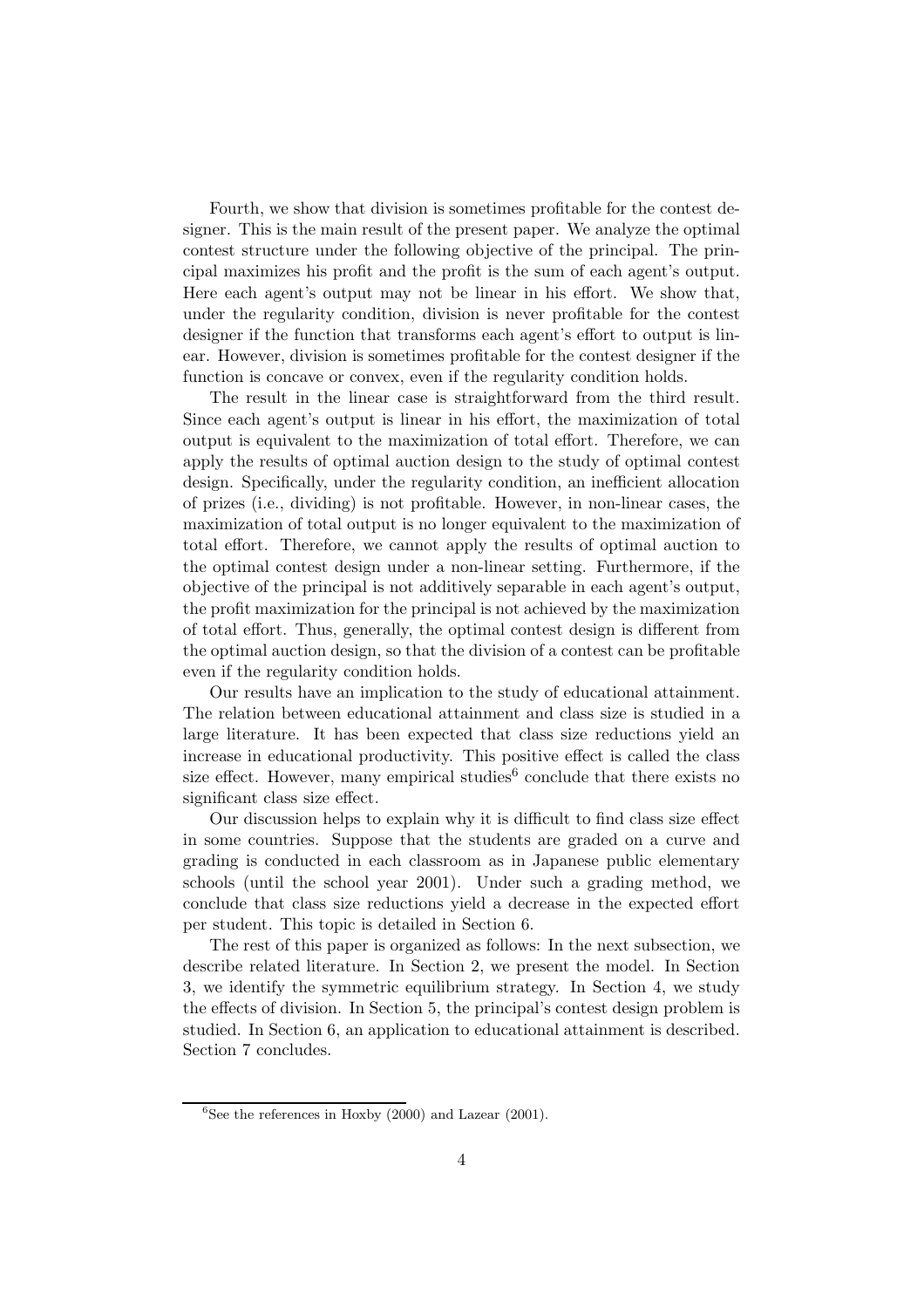#### **1.1 Related Literature**

The contest game considered in this paper can be regarded as a variation of the all-pay auction with incomplete information. Recently, Amann and Leininger (1996) and Krishna and Morgan (1997) studied the all-pay auction and the war of attrition. The former analyzed an asymmetric all-pay auction and the latter analyzed an all-pay auction with affiliated types.

However, the contest game considered in this paper and the all-pay auction have some differences. In the all-pay auction, each bidder's bid is equivalent to his payment as well as the seller's revenue. Therefore, the revenue maximization for the seller is achieved by the maximization of the sum of bidders' bids. However, in situations of contests, the relation between each agent's effort and the principal's profit may not be linear. As a consequence, the principal's optimization problem is probably not the maximization of total effort, and then it is more complicated than that in the all-pay auction.<sup>7</sup>

Singh and Wittman (2001) studied the contest in which each agent's output is non-increasing returns to his effort. Additionally, it is assumed that the participant with the highest output need not win. They described the properties of optimal contests and show that, for an open interval of types, an optimal contest uses the rule that the agent with the highest output wins.

The present paper and Moldovanu and Sela (2001, 2002) considered not only non-increasing returns cases but also increasing returns cases. Moldovanu and Sela (2002) considered closely related topics to ours. The contest analyzed in their paper is the following. The contest designer has a given amount of money for prize. He can split the money to several equal prizes, as well as he can split the participants among several sub-contests. The authors compared the performance of such split schemes to that of grand winner-take-all fashion.

As in ours, the form of the function that transforms each agent's effort to output plays the central role in their analysis. Notice that our terminology is different from Moldovanu and Sela (2001, 2002). Our *concavity* of output functions corresponds to their *convexity* of cost functions.

Moldovanu and Sela (2002) concluded that, only if the cost function is convex, split-the-prize contests or split-the-contestants contests can be more profitable than the grand winner-take-all contest.

Note that the present paper compares a contest with  $n$  participants and k prizes to divided contests. In our setting, under both concave and convex output functions, division can be profitable for the contest designer.

<sup>&</sup>lt;sup>7</sup>There also exists the following difference. In the all-pay auction, there is no social cost since the total amount of money is unchanged. However, in contests, the total cost of agents' effort and the principal's profit are not the same. Thus, economic contests involve a social cost, as in situations of the war of attrition.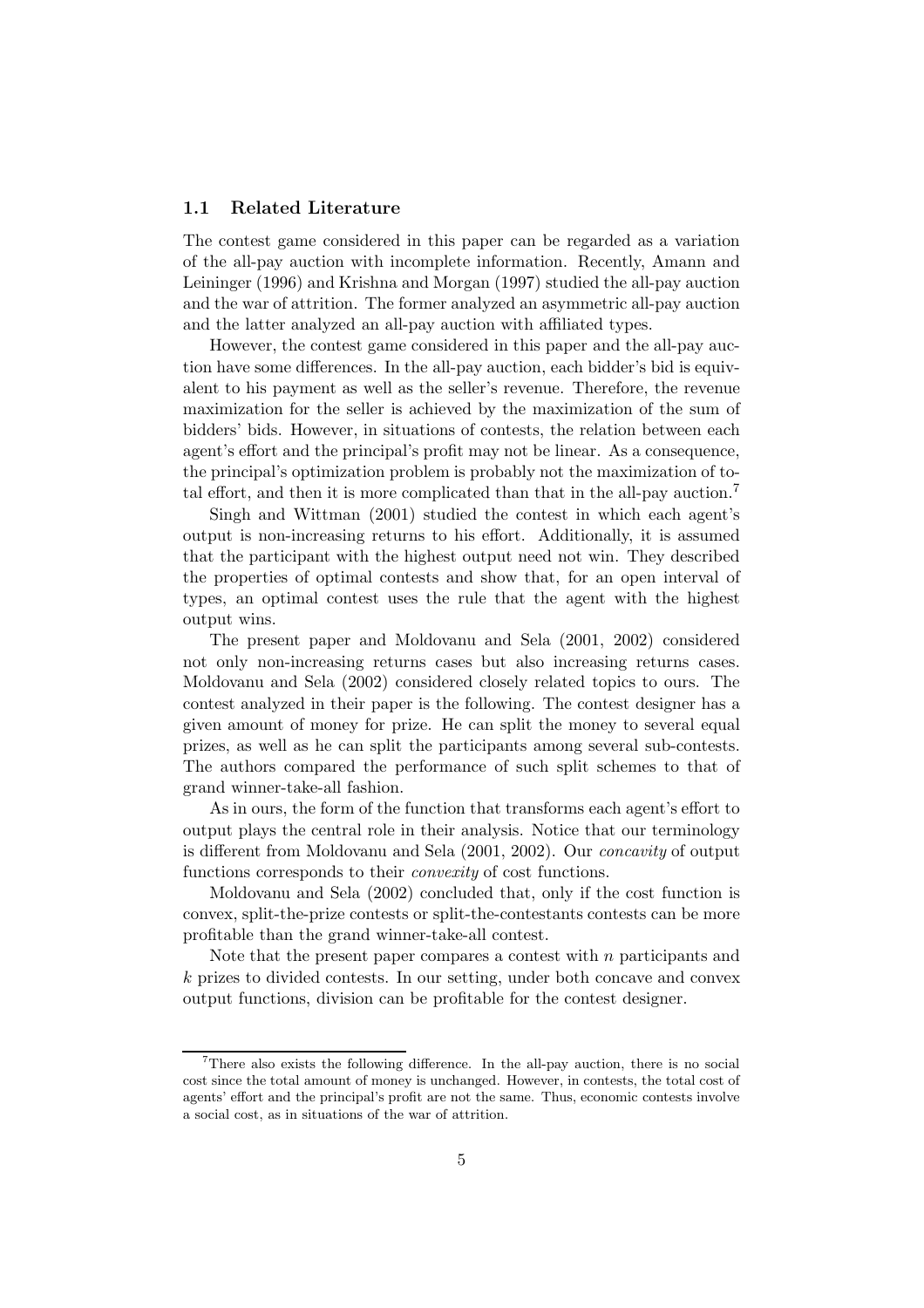# **2 The Model**

In this section, we describe the ingredients of our model. Consider an economic contest with n risk neutral agents and  $k(< n)$  identical prizes. The numbers n and k are exogenously fixed. Each agent i decides his effort  $e_i$ to get a prize. Efforts are outlaid simultaneously and independently. All agents' effort levels are observable by the principal and all agents at the end when the agents have already chosen their effort level. There are  $k$  winners, each of whom obtains one prize. The common monetary value of each prize, v, is common knowledge.

Each agent has different ability, which affects his marginal cost of effort. The ability of agent i is denoted by  $\theta_i$  and this is his private information. Here, high  $\theta$  means high ability and low marginal cost. Abilities are drawn independently from an interval [0, 1] according to the distribution function  $F$  that has a continuous and everywhere strictly positive density function f. <sup>8</sup> The distribution function is common knowledge for the principal and all agents. The agent i's cost function is  $e_i/\theta_i$ <sup>9</sup>. Notice that, in this contest, the only uncertainty for each agent is his opponents' ability levels. The principal does not know any of his agents' abilities *ex ante*. 10

The payoff of agent i is,  $v - e_i/\theta_i$  if he gets a prize, and  $-e_i/\theta_i$  if he does not. Each agent chooses his effort in order to maximize his expected payoff, given his own ability, the shape of distribution function  $F$ , the number of opponents, the number of prizes, and the value of the prize.

The principal can determine the organizational structure of the contest. If the principal wants to, he can divide this "*n* participants and  $k$  prizes" contest symmetrically into plural contests, when  $n$  and  $k$  are not mutually prime. Let A be the set of common divisors of n and k, and a representative element of  $A$  be denoted by  $a$ . The control variable of the principal is the number of division  $a \in A$  only, where  $a = 1$  implies not-dividing. Here, since the principal does not know his agents' abilities *ex ante*, he randomly assigns his agents to each division. In each division, each agent whose effort level is no lower than the  $k/a$ -th place gets a prize. The effect of division is studied in Section 4 and the principal's contest design problem is studied in Section 5.

<sup>8</sup>We assume that the ability space is [0*,* 1]. This restriction is only for the analytical convenience. We can preserve all our result in any non-negative abilities with bounded support case.

This is the key assumption that permits us to analyze the problem as a variation of all-pay auction. We assume that  $e/0 = \infty$  if  $e > 0$ . This means that the lowest ability agent has an infinite cost for effort. Therefore, he never outlays effort. This setting is similar to Glazer and Hassin (1988)'s one.

 $10$ Since we pay attention only to the symmetric equilibrium strategies that are strictly increasing with respect to abilities, the principal can find his agents' abilities by using the equilibrium strategies and agents' effort levels *ex post*.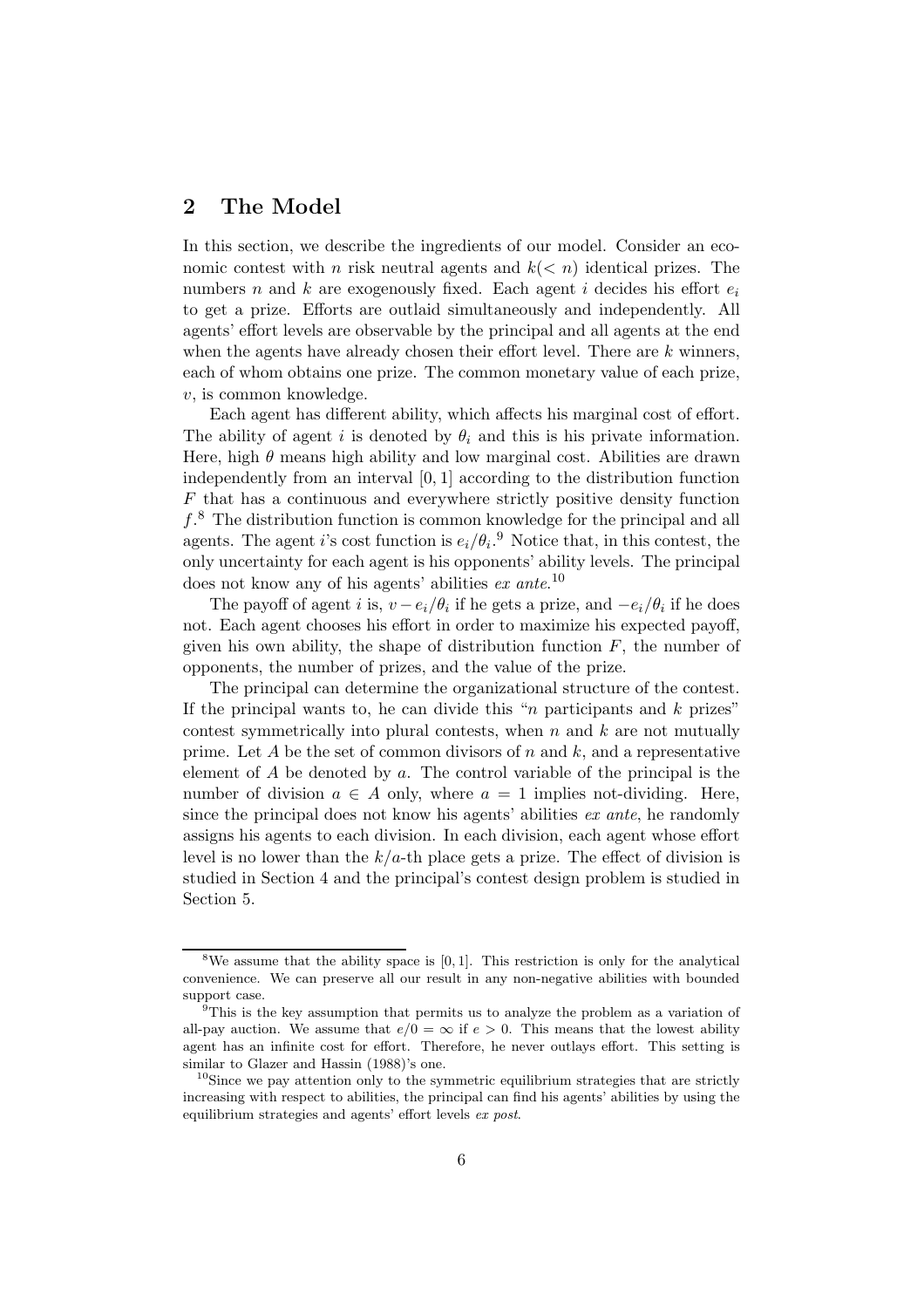## **3 Equilibrium Strategies of Agents**

In this section, we identify the symmetric Bayesian Nash equilibrium effort strategy in a contest with  $n$  participants and  $k$  prizes. First of all, we derive the expected payoff of an agent with ability  $\theta_i$  under the situation where the opponents use the same effort strategy  $\beta(\theta)$ . Here, we assume that  $\beta(\theta)$  is strictly increasing and differentiable.

**Lemma 1.** *Suppose that all opponents use the same effort strategy*  $\beta(\theta)$ *. For the agent i with ability*  $\theta_i$ *, his expected payoff under the effort level e is* 

$$
\pi(e,\beta \mid \theta_i) = v \sum_{t=1}^{k} {n-1 \choose t-1} (1 - F(g(e)))^{t-1} (F(g(e)))^{n-t} - \frac{e}{\theta_i}, \qquad (1)
$$

*where*  $g(\cdot)$  *is the inverse function of*  $\beta(\theta)$ *.* 

*Proof.* See Appendix A (all appendices are available upon request).

Given Lemma 1, we define the following.

**Definition 1.** *A strategy*  $\beta(\theta)$  *constitutes a symmetric equilibrium if* 

$$
\forall \theta, \ \beta(\theta) = \arg\max_{e} \pi(e, \beta \mid \theta).
$$

In Proposition 1, we characterize an effort strategy that constitutes a symmetric equilibrium.

**Proposition 1.** *In a symmetric equilibrium, the effort strategy is given by*

$$
\beta(\theta) = v(n-k) \binom{n-1}{k-1} \times \int_0^{\theta} y f(y) (1 - F(y))^{k-1} (F(y))^{n-k-1} dy.
$$
 (2)

*Proof.* See Appendix A. ■

By using the proof of Proposition 1, we can easily conclude that the symmetric equilibrium is unique.

In the symmetric equilibrium, since  $\beta(\theta)$  is strictly increasing, agent i's probability of winning (hereafter  $p(\theta_i; n, k)$ ) is equivalent to the probability that his ability is no lower than the  $k$ -th place among n participants, that is,

$$
p(\theta_i; n, k) = \sum_{t=1}^k {n-1 \choose t-1} (1 - F(\theta_i))^{t-1} (F(\theta_i))^{n-t}.
$$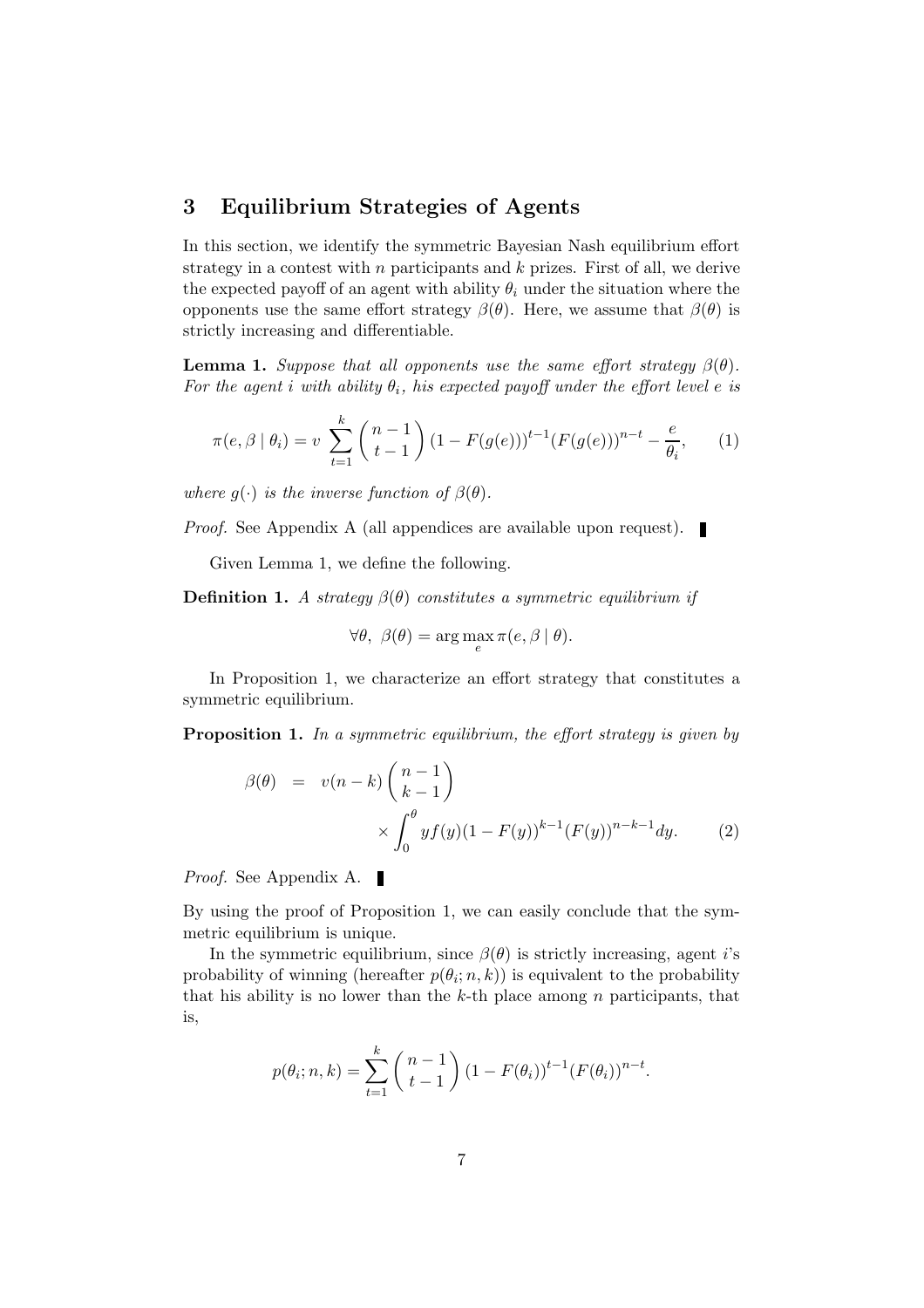By using this notation, we can rewrite the effort strategy that constitutes the symmetric equilibrium (i.e., equation (2)) as follows:

$$
\beta(\theta) = v \int_0^{\theta} y \, \frac{\partial p(y; n, k)}{\partial y} dy.
$$

Note that, if  $v = 1$ , this equilibrium strategy is exactly the same as that of the all-pay auction under the following situation:  $n$  potential buyers compete for k identical objects; each buyer demands at most one object; and valuations are drawn independently from an interval [0, 1] according to the distribution function  $F$  that has a continuous and everywhere strictly positive density function f.

In this section we identify the effort strategy that constitutes the symmetric equilibrium. By using this strategy, in the next section, we study the effects of division of a contest.

### **4 Division of a Contest**

#### **4.1 The Effects on the Agents' Equilibrium Behavior**

The aim of this section is to study the effects of division of a contest for the agents' equilibrium behavior. If the principal does not divide the contest with *n* participants and *k* prizes (hereafter  $(n, k)$ -contest), each agent competes with his  $n-1$  fellow agents for k prizes. If the principal divides the contest into  $a(\neq 1)$  contests, each agent competes with his  $n/a - 1$  fellow agents for  $k/a$  prizes in each assigned  $(n/a, k/a)$ -contest. Here a is a common divisor of  $n$  and  $k$ . In the rest of this paper, we use the notation  $\beta(\theta; n, k)$  as the effort strategy that constitutes the symmetric equilibrium in a  $(n, k)$ -contest. To study the effects of division, we will compare  $\beta(\theta; n, k)$ with  $\beta(\theta; n/a, k/a)$ .

In Proposition 2, the effects of division of a  $(n, k)$ -contest is described. Moreover, the comparison of  $\beta(\theta; n/a', k/a')$  with  $\beta(\theta; n/a, k/a)$  is showed, where  $a' > a \geq 1$ . This proposition tells us that there exist three and only three patterns of change. In Case 1 and Case 2, division brings about increases in lower ability agents' efforts in exchange for decreases in higher ability agents' efforts. In Case 3, division brings about increases in lower and higher ability agents' efforts in exchange for decreases in middle ability agents' efforts.

**Proposition 2.** *Division of a contest (or an increase in the number of divisions)* changes agents' equilibrium behavior. For  $a' > a \geq 1$ , there exist *three and only three patterns of change as follows:*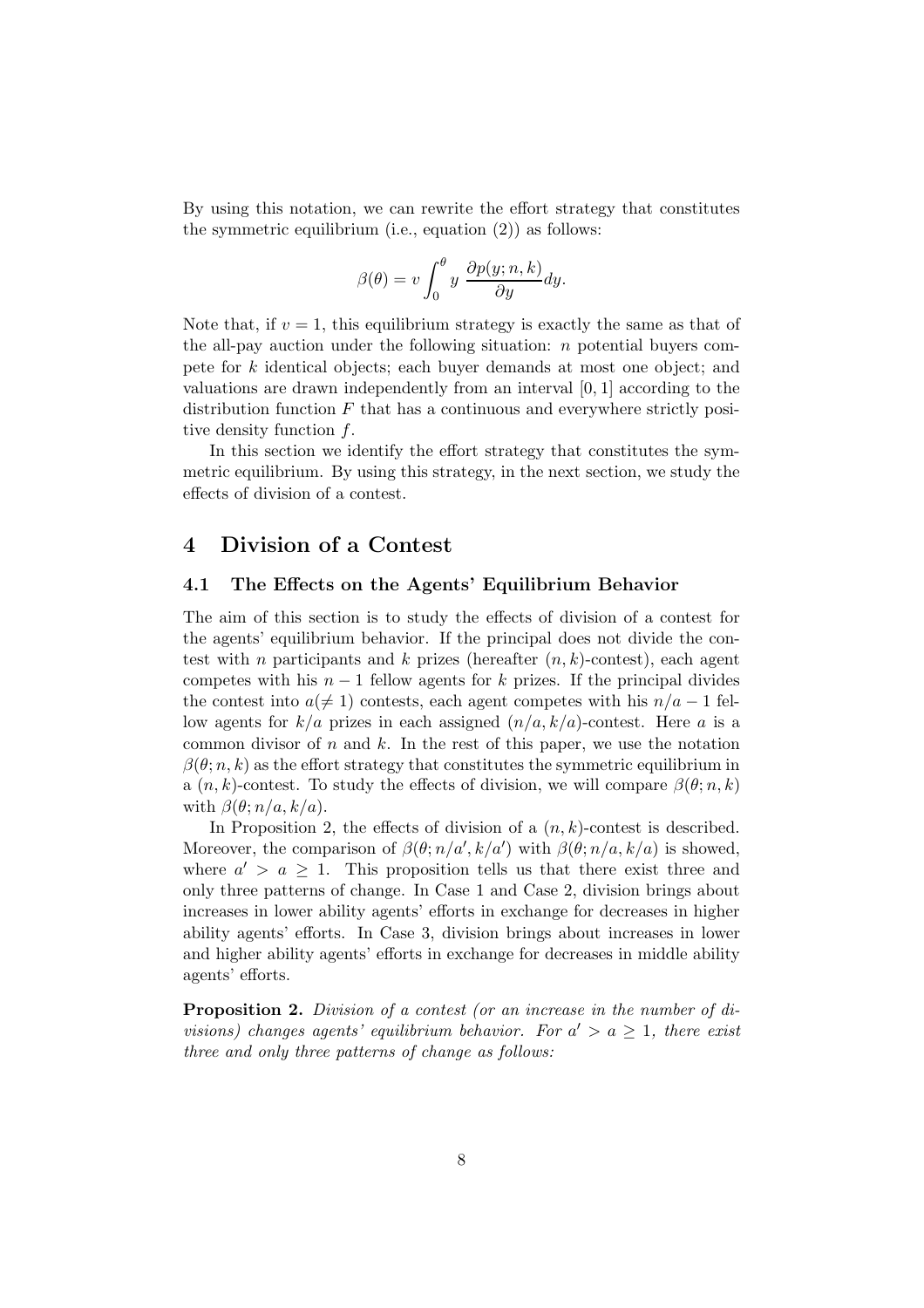*Case 1: There exists a threshold*  $\bar{\theta} \in (0, 1)$ *,* 

|                                                           | $\beta(\theta; n/a', k/a') = \beta(\theta; n/a, k/a) = 0, \quad \text{if } \theta = 0,$         |                               |
|-----------------------------------------------------------|-------------------------------------------------------------------------------------------------|-------------------------------|
|                                                           | $\beta(\theta; n/a', k/a') > \beta(\theta; n/a, k/a), \quad \text{if } \theta \in (0, \theta),$ |                               |
| $\beta(\theta; n/a', k/a') = \beta(\theta; n/a, k/a),$    |                                                                                                 | if $\theta = \theta$ ,        |
| $\beta(\theta; n/a', k/a') \leq \beta(\theta; n/a, k/a),$ |                                                                                                 | if $\theta \in (\theta, 1]$ . |

*Case 2: There exists a threshold*  $\bar{\theta} \in (0, 1)$ *,* 

|                                                                    | $\beta(\theta; n/a', k/a') = \beta(\theta; n/a, k/a) = 0, \quad \text{if } \theta = 0,$         |                               |
|--------------------------------------------------------------------|-------------------------------------------------------------------------------------------------|-------------------------------|
|                                                                    | $\beta(\theta; n/a', k/a') > \beta(\theta; n/a, k/a), \quad \text{if } \theta \in (0, \theta),$ |                               |
| $\beta(\theta;n/a',k/a') \;\; = \;\; \beta(\theta;n/a,k/a),$       |                                                                                                 | if $\theta = \theta$ ,        |
| $\beta(\theta; n/a', k/a') \quad < \quad \beta(\theta; n/a, k/a),$ |                                                                                                 | if $\theta \in (\theta, 1)$ , |
| $\beta(\theta; n/a', k/a') = \beta(\theta; n/a, k/a),$             |                                                                                                 | if $\theta = 1$ .             |

*Case 3: There exist two thresholds that satisfy*  $0 < \bar{\theta} < \hat{\theta} < 1$ ,

$$
\beta(\theta; n/a', k/a') = \beta(\theta; n/a, k/a) = 0, \quad \text{if } \theta = 0,
$$
  
\n
$$
\beta(\theta; n/a', k/a') > \beta(\theta; n/a, k/a), \quad \text{if } \theta \in (0, \bar{\theta}),
$$
  
\n
$$
\beta(\theta; n/a', k/a') = \beta(\theta; n/a, k/a), \quad \text{if } \theta = \bar{\theta},
$$
  
\n
$$
\beta(\theta; n/a', k/a') < \beta(\theta; n/a, k/a), \quad \text{if } \theta \in (\bar{\theta}, \hat{\theta}),
$$
  
\n
$$
\beta(\theta; n/a', k/a') = \beta(\theta; n/a, k/a), \quad \text{if } \theta = \hat{\theta},
$$
  
\n
$$
\beta(\theta; n/a', k/a') > \beta(\theta; n/a, k/a), \quad \text{if } \theta \in (\hat{\theta}, 1].
$$

*Proof.* See Appendix A.

We provide examples. Each follows each case of Proposition 2, respectively.

**Example 4.1.** *Suppose that the environment is*  $n = 4$ ,  $k = 2$ ,  $v = 1$ *.* 

- *If*  $F(\theta) = \theta^2$ *, then*  $\beta(\theta; 4, 2) = 12(\theta^5/5 \theta^7/7)$ *, and*  $\beta(\theta; 2, 1) = 2\theta^3/3$ *. In this case, the changes in effort levels brought by division follow Case 1.*
- *If*  $F(\theta) = \theta$ *, then*  $\beta(\theta; 4, 2) = 2\theta^3 3\theta^4/2$ *, and*  $\beta(\theta; 2, 1) = \theta^2/2$ *. In this case, the changes in effort levels brought by division follow Case 2.*
- *If*  $F(\theta) = 2\theta \theta^2$ , then  $\beta(\theta; 4, 2) = 6(4\theta^3/3 7\theta^4/2 + 18\theta^5/5 5\theta^6/3 +$  $2\theta^7/7$ , and  $\beta(\theta; 2, 1) = \theta^2 - 2\theta^3/3$ . In this case, the changes in effort *levels brought by division follow Case 3.*

These examples are depicted in Figures 1, 2, and 3. Figure 1 depicts the case of  $F(\theta) = \theta^2$ , Figure 2 depicts the case of  $F(\theta) = \theta$ , and Figure 3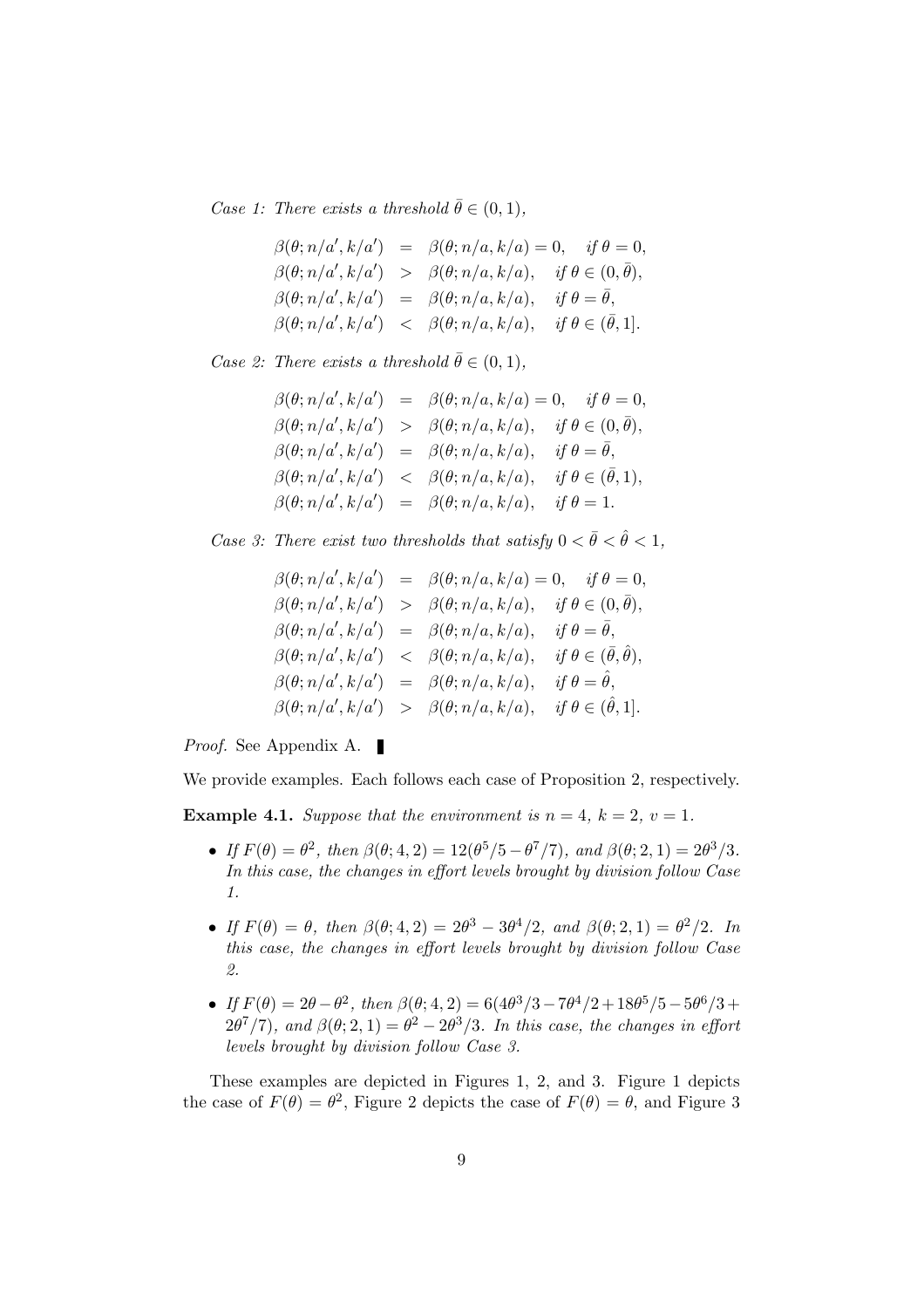

Figure 1:



Figure 2: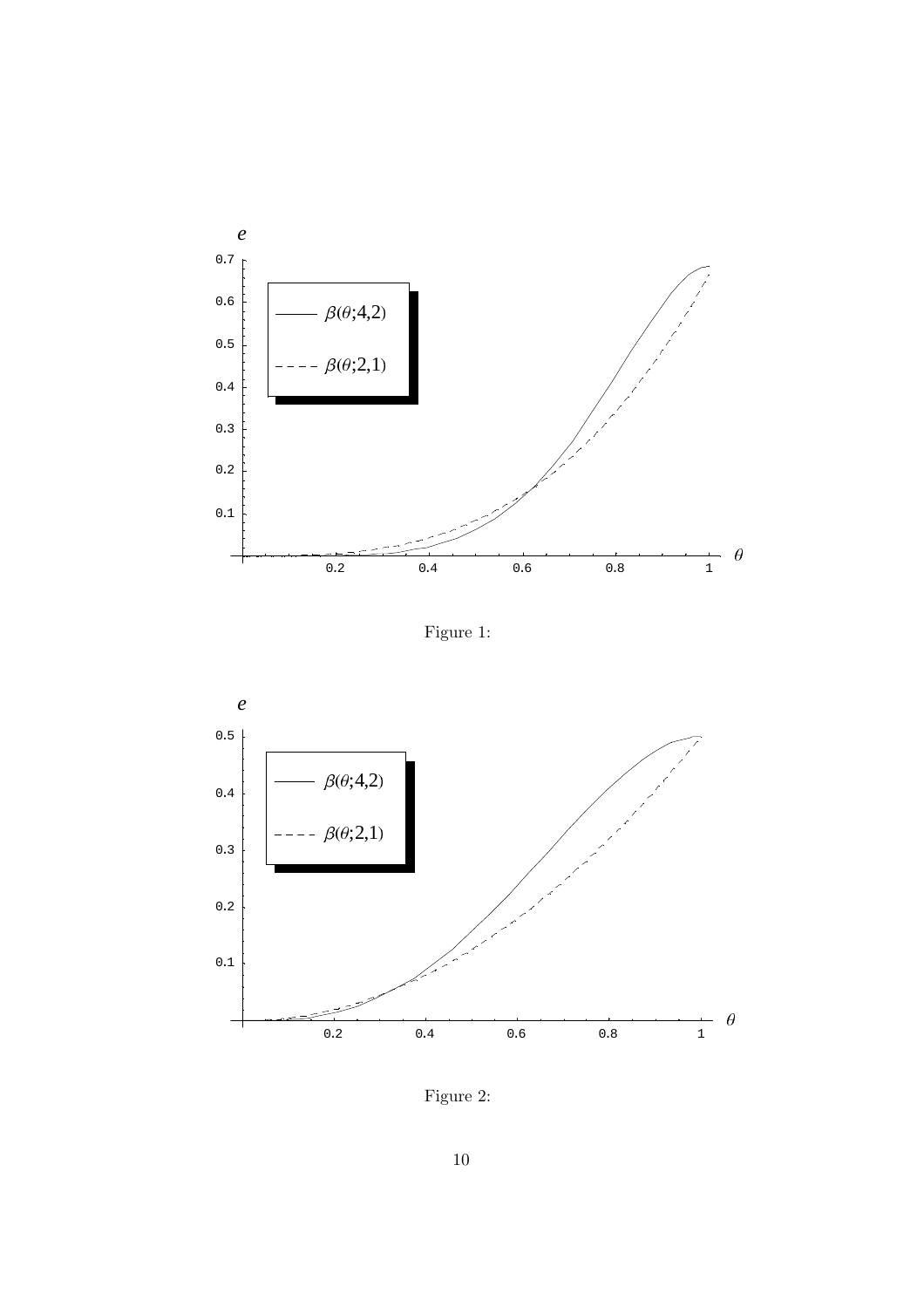

Figure 3:

depicts the case of  $F(\theta)=2\theta-\theta^2$ . Horizontal axis is abilities and vertical axis is effort levels.

We briefly describe the reason why division changes agents' equilibrium effort as described in Proposition 2. When the principal divides a contest, winners are not always chosen in the order of the agents' abilities, while winners are chosen in the order of the agents' abilities if the principal does not divide the contest. That is, division makes room for an inefficient allocation of prizes.

An inefficient allocation improves the winning prospect of agents with lower ability.<sup>11</sup> Because the probability of winning of agents at the left tail (note that the probability of winning of an agent with the lowest ability is always zero) increases faster in this situation compared to the situation with efficient allocation, the possibility of inefficient allocation induces more aggressive effort at the left tail.

For middle ability agents, division decreases the gradient of the probability of winning function  $p(\theta)$ , while division increases the gradient of  $p(\theta)$ for lower and higher ability agents. This reflects decreases in the gradient of the equilibrium effort function  $\beta(\theta)$  for middle ability agents, and increases in the gradient of  $\beta(\theta)$  for higher ability agents.

<sup>&</sup>lt;sup>11</sup>Another explanation is as follows: Given the ratio of the number of participants to the number of prizes, the winning prospect of lower ability agents is smaller in a larger contest due to the law of large numbers effect.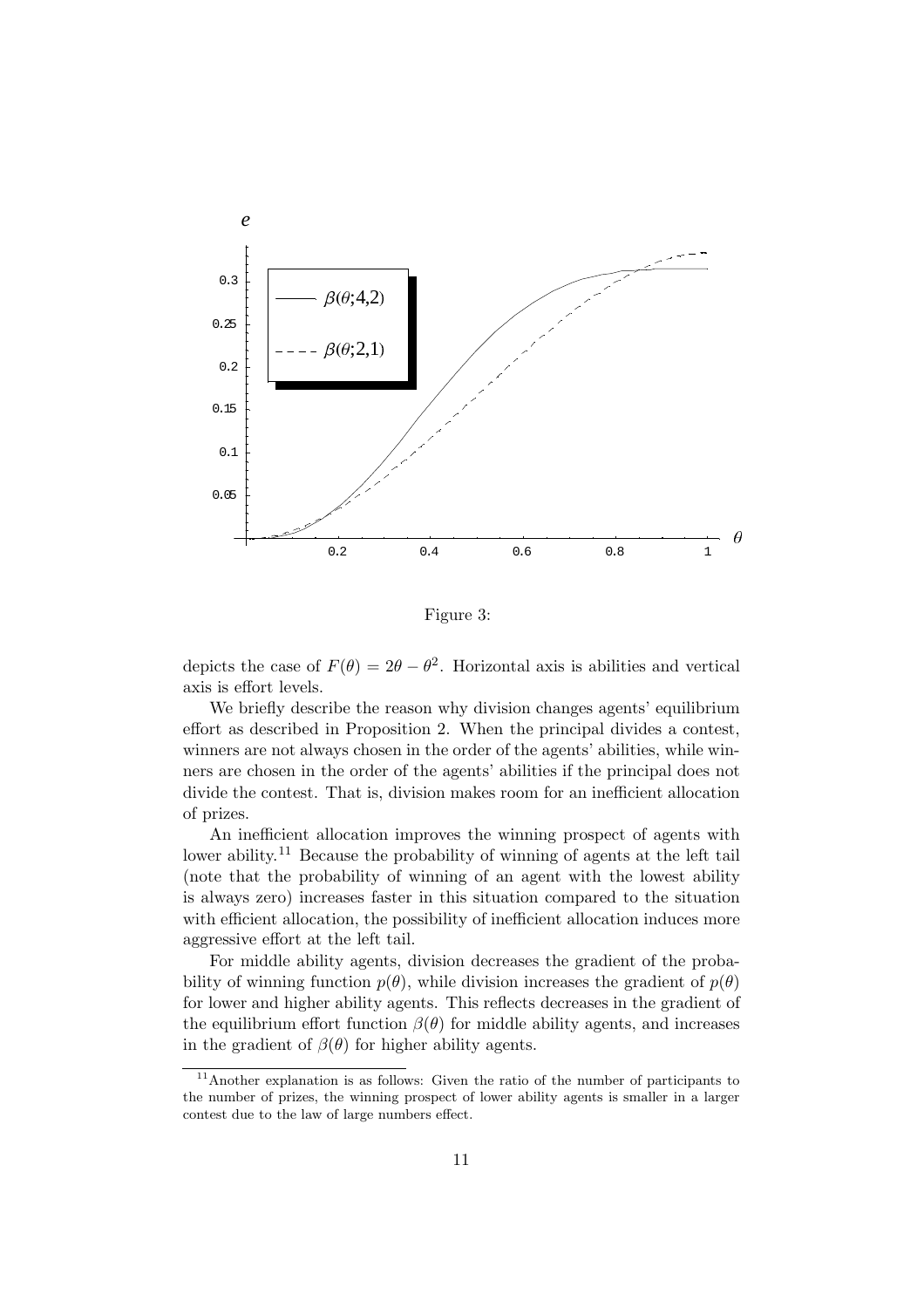#### **4.2 The Aggregate Effect of Division**

Now we turn our attention to the aggregate effect of division. First of all, we define and consider a regularity condition on the distribution of abilities.

**Definition 2.** *The distribution function* F *is regular if*

$$
J(\theta) \equiv \theta - \frac{1}{\rho(\theta)}
$$

*is increasing, where*  $\rho(\theta) = f(\theta)/(1 - F(\theta))$  *is the hazard rate for* F.

The regularity of distribution functions is satisfied if the hazard rate increases or does not decrease too rapidly with  $\theta$ . Many distributions of abilities satisfy this condition, including the distribution functions displayed in Example  $4.1^{12}$ 

As mentioned before, the contest game considered in this paper is isomorphic to an all-pay auction. Moreover, this contest game satisfies the conditions of the revenue equivalence theorem: Bidders are risk neutral and have unit-demand, and their types are *i.i.d.* Under the hypotheses of the revenue equivalence theorem and the regularity condition, Maskin and Riley (1989) showed that, in optimal auctions, the winners are chosen in the order of the bidders' valuations (under an appropriate minimum allowable bid rule). As a direct consequence of the above result, we obtain the following result.

**Proposition 3.** *If the distribution function is regular, division of a contest (or an increase in the number of divisions) decreases the expected total effort of the agents.*

*Proof.* See the proof of Proposition 4 in Maskin and Riley (1989).

Proposition 3 implies that division decreases the expected effort per agent. This is the key finding that is used in Section 6.

To sum up, division changes agents' behavior as described in Proposition 2, while it decreases the expected effort per agent (under the regularity condition). Hence, in the case where the principal welcomes these consequences, he divides the contest.

# **5 The Principal's Contest Design**

In this section, we demonstrate that division is sometimes profitable for the contest designer. We assume that the profit function of the principal is

$$
\pi(e_1,\ldots,e_n)=\sum_i\gamma(e_i),
$$

 $12$ See Remark 8.1 in Maskin and Riley (1984) for a discussion on the regularity condition.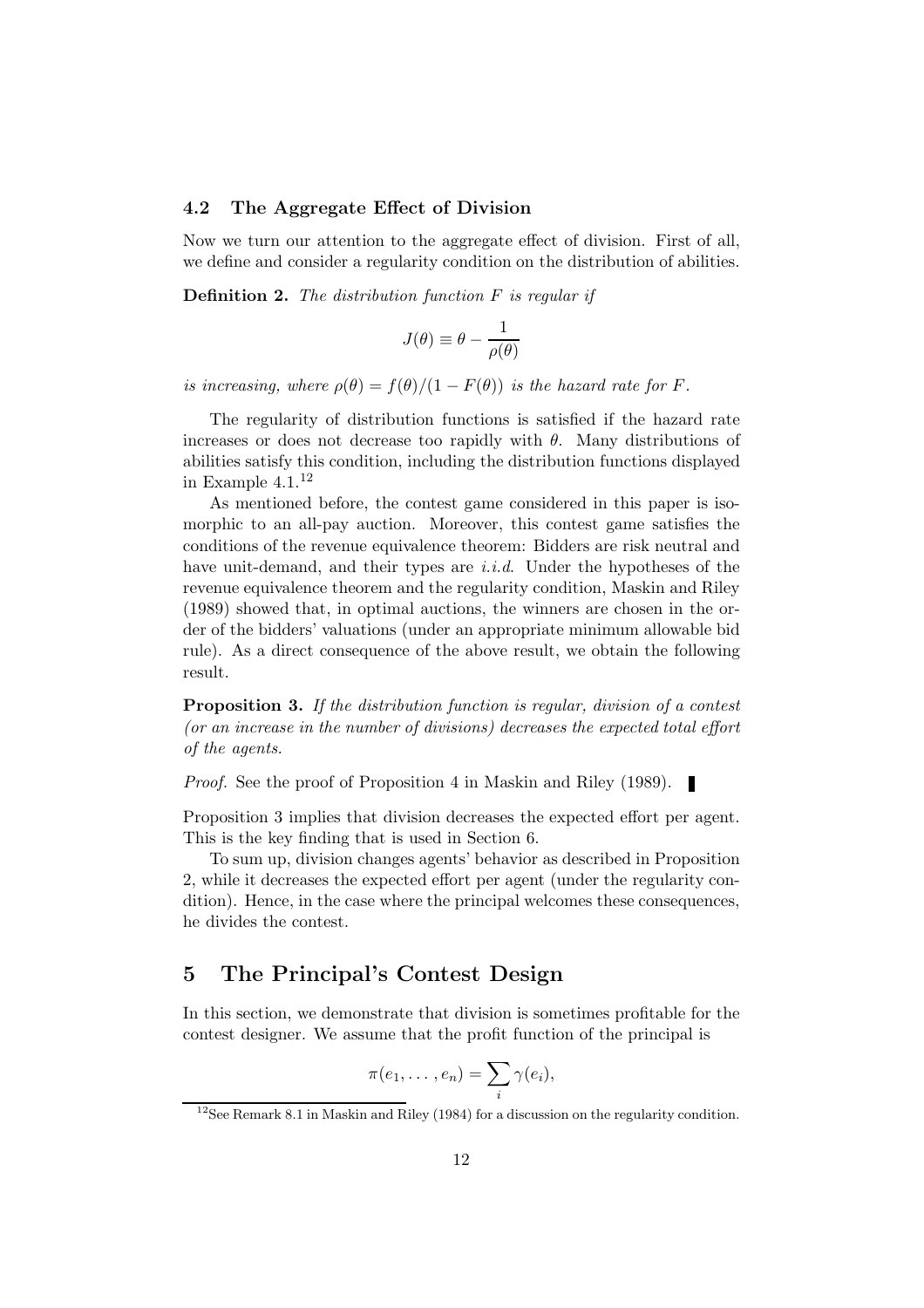where  $\gamma(\cdot)$  is the output function that transforms each agent's effort to his output. We also assume that the function  $\gamma(\cdot)$  is strictly increasing. We consider the cases where  $\gamma(\cdot)$  is a linear, concave, or convex function.<sup>13</sup>

The optimal contest structure is characterized by  $a^* \in A$ , where

$$
a^* \in \arg\max_{a \in A} \int_0^1 \gamma(\beta(\theta; n/a, k/a)) f(\theta) d\theta.
$$

Here  $\int_0^1 \gamma(\beta(\theta; n/a, k/a)) f(\theta) d\theta$  is the expected output per agent in the  $(n/a, k/a)$ -contest.

Firstly we describe the case where  $\gamma(\cdot)$  is linear. By using Proposition 3, we obtain the following.

**Proposition 4.** *Under the regularity condition, if*  $\gamma(\cdot)$  *is linear, division is never profitable for the contest designer.*

*Proof.* When  $\gamma(\cdot)$  is linear, the maximization of the sum of agents' output is equivalent to the maximization of the sum of agents' effort. From Proposition 3, division of a contest decreases the expected sum of agents' effort, and therefore it is never profitable for the contest designer.

In this linear case, the maximization of total output is equivalent to the maximization of total effort, so that we can apply the results of optimal auction design to the study of optimal contest design and an efficient allocation of prizes (i.e., not-dividing) is optimal.

Secondly we describe the case where  $\gamma(\cdot)$  is concave.

**Proposition 5.** *When*  $\gamma(\cdot)$  *is concave, division of a contest can be profitable for the contest designer, even if the regularity condition holds.*

#### *Proof.* See Appendix A. ■

An intuitive explanation of Proposition 5 is as follows: If the output function  $\gamma(\cdot)$  is a concave function of effort, the principal prefers to have a low effort agent increase one unit of his effort in exchange for a high effort agent reducing one unit of his effort. Therefore contests that increase the effort of low effort types and reduce the effort of high effort types are more likely to be chosen under a larger degree of the concavity of the output function.

In this non-linear case, the maximization of total output is no longer equivalent to the maximization of total effort. Therefore, the results of optimal auction design are not applicable to the study of optimal contest design. That is to say, an inefficient allocation of prizes can be profitable, even if the regularity condition holds.

The following example illustrates the situation with a concave output function.

<sup>&</sup>lt;sup>13</sup>Other objectives of the principal are also convincing depending on the situation. We will discuss the other objectives of the contest designer later.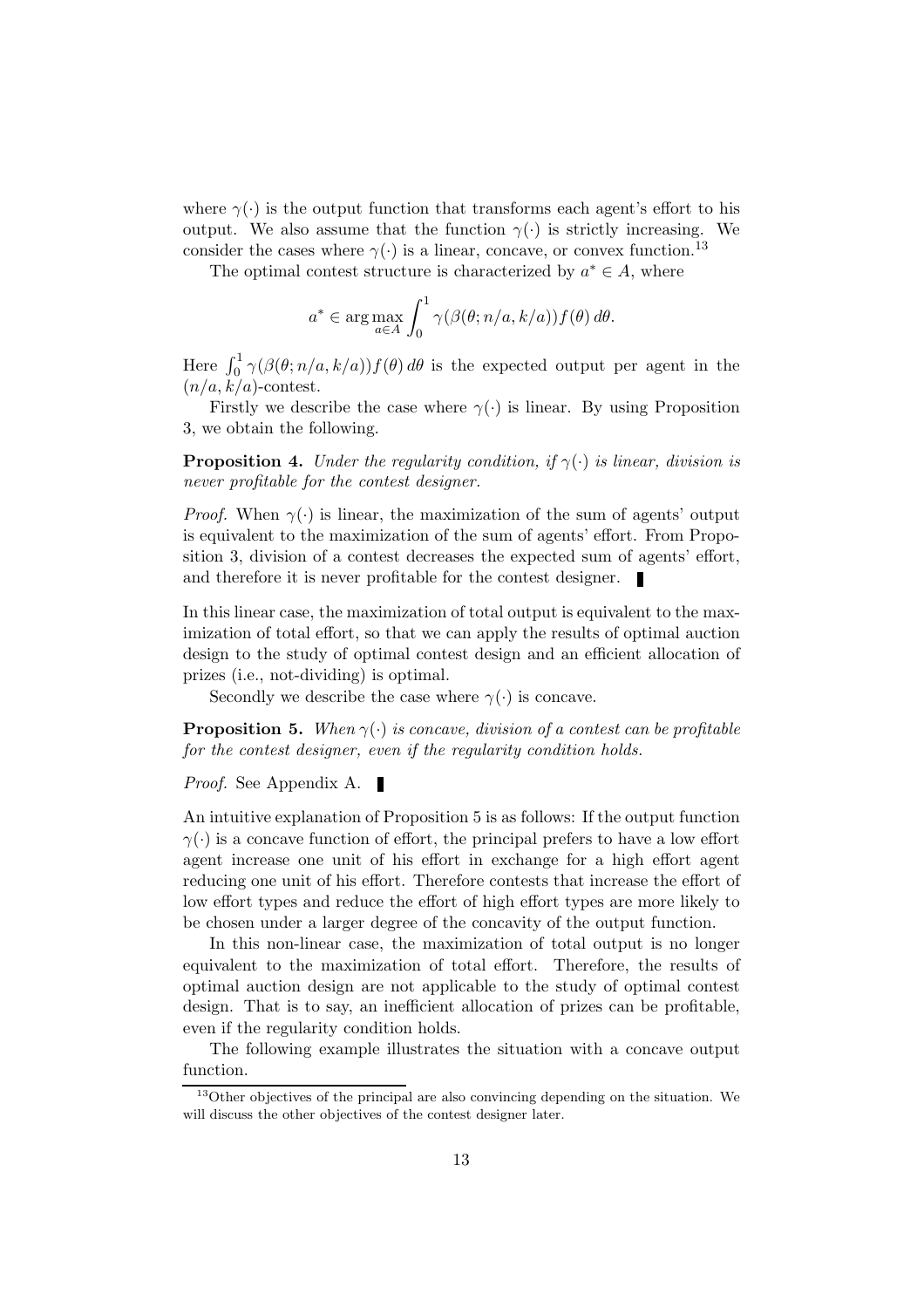**Example 5.1.** We consider a  $(8, 4)$ -contest with  $v = 1$ . Agents' abilities *are uniformly distributed. The output function is*

$$
\gamma(e_i) = -\exp\{-\alpha e_i\} + 1,
$$

*where*  $\alpha > 0$ . The Arrow-Pratt measure  $(m(e_i) = -\gamma''(e_i)/\gamma'(e_i))$  of this *output function is equal to the constant*  $\alpha(> 0)$  *at all*  $e_i$ *. Here, a larger*  $m(=\alpha)$  *implies that the degree of concavity is larger.*<sup>14</sup> *In this circumstance,* 

- *If*  $\alpha = 1$ ,  $a^* = 1$  *(i.e., division is not profitable).*
- *If*  $\alpha = 10$ ,  $a^* = 2$ .
- *If*  $\alpha = 20$ ,  $a^* = 4$ .

*Thus, if*  $\gamma(\cdot)$  *is concave enough, division can be profitable.* 

This example tells us that, given the value of each prize v, a larger  $\alpha$ is required for division to be profitable. Note that, because there is linear relation between v and  $e_i$  (Proposition 1), we can also conclude that, for a given  $\alpha$ , a larger v is required for division to be profitable. Figures 4 depicts above example. Horizontal axis is  $\alpha$ , and vertical axis is the expected output per agent, which is denoted by  $x$ .

Lastly we describe the case where  $\gamma(\cdot)$  is convex.

**Proposition 6.** *Suppose that*  $\gamma(\cdot)$  *is convex and the regularity condition holds.*

- *If changes in agents' equilibrium behavior by division follow Case 1 or Case 2 of Proposition 2, division is never profitable.*
- *The fact that changes in agents' equilibrium behavior by division follow Case 3 of Proposition 2 is a necessary condition for division to be profitable.*

*Proof.* We can prove this proposition with a similar method used in the proof of Proposition 5, thus this proof is omitted.

An intuitive explanation of Proposition 6 is as follows: If the output function  $\gamma(\cdot)$  is a convex function of effort, the principal prefers to have a high effort agent increase one unit of his effort in exchange for a low effort agent reducing one unit of his effort. In Case 1 and Case 2 of Proposition 2, because division decreases the effort of high effort types and increases the effort of low effort types, it is never profitable. Only in Case 3 of Proposition 2, division increases the effort of high effort types. Therefore the fact that changes

<sup>&</sup>lt;sup>14</sup>The Arrow-Pratt measure of curvature is usually used to compare risk attitude of agents.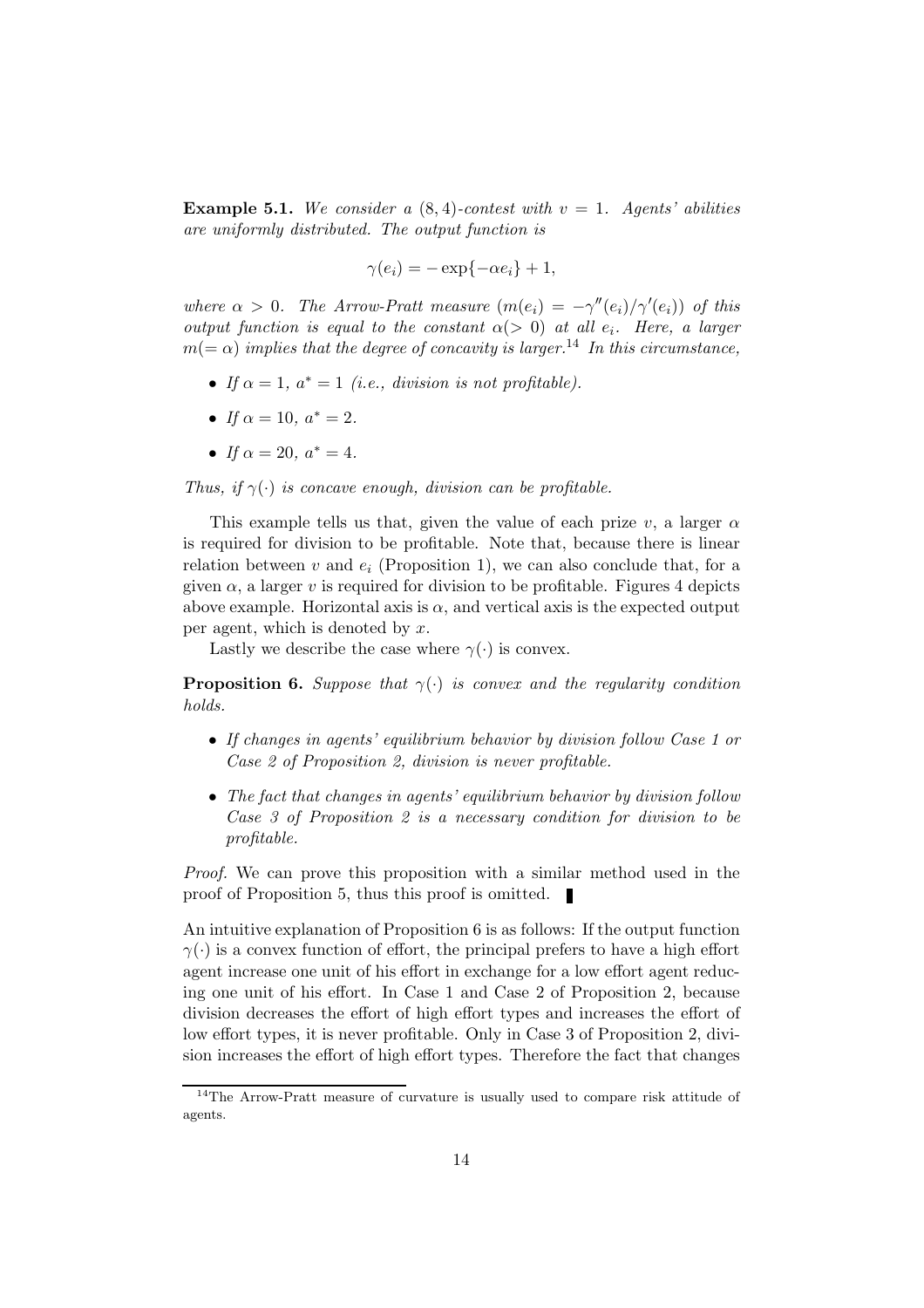

Figure 4:

in agents' equilibrium behavior by division follow Case 3 of Proposition 2 is a necessary condition for division to be profitable.

By using the fact that changes in agents' effort that are brought by division always obey Case 2 of Proposition 2 if abilities are uniformly distributed,<sup>15</sup> we obtain the following as a corollary of Proposition 6.

**Corollary 1.** *If abilities are uniformly distributed and*  $\gamma(\cdot)$  *is convex, division is never profitable for the contest designer.*

The following example illustrates the situation where division is profitable for the contest designer under a convex output function.

**Example 5.2.** *We consider a* (4, 2)*-contest with*  $v = 100$  *under*  $F(\theta) =$  $2\theta - \theta^2$ . The output function is

$$
\gamma(e_i) = \exp\{e_i\} - 1.
$$

*In this circumstance,* a∗ = 2*. Thus, there exist circumstances that division is profitable for the contest designer under a convex output function.*

In this section, we consider the optimal contest structure under a specific objective of the contest designer and demonstrate that division is sometimes profitable for the contest designer.

<sup>&</sup>lt;sup>15</sup>The proof of this statement is provided in Appendix B.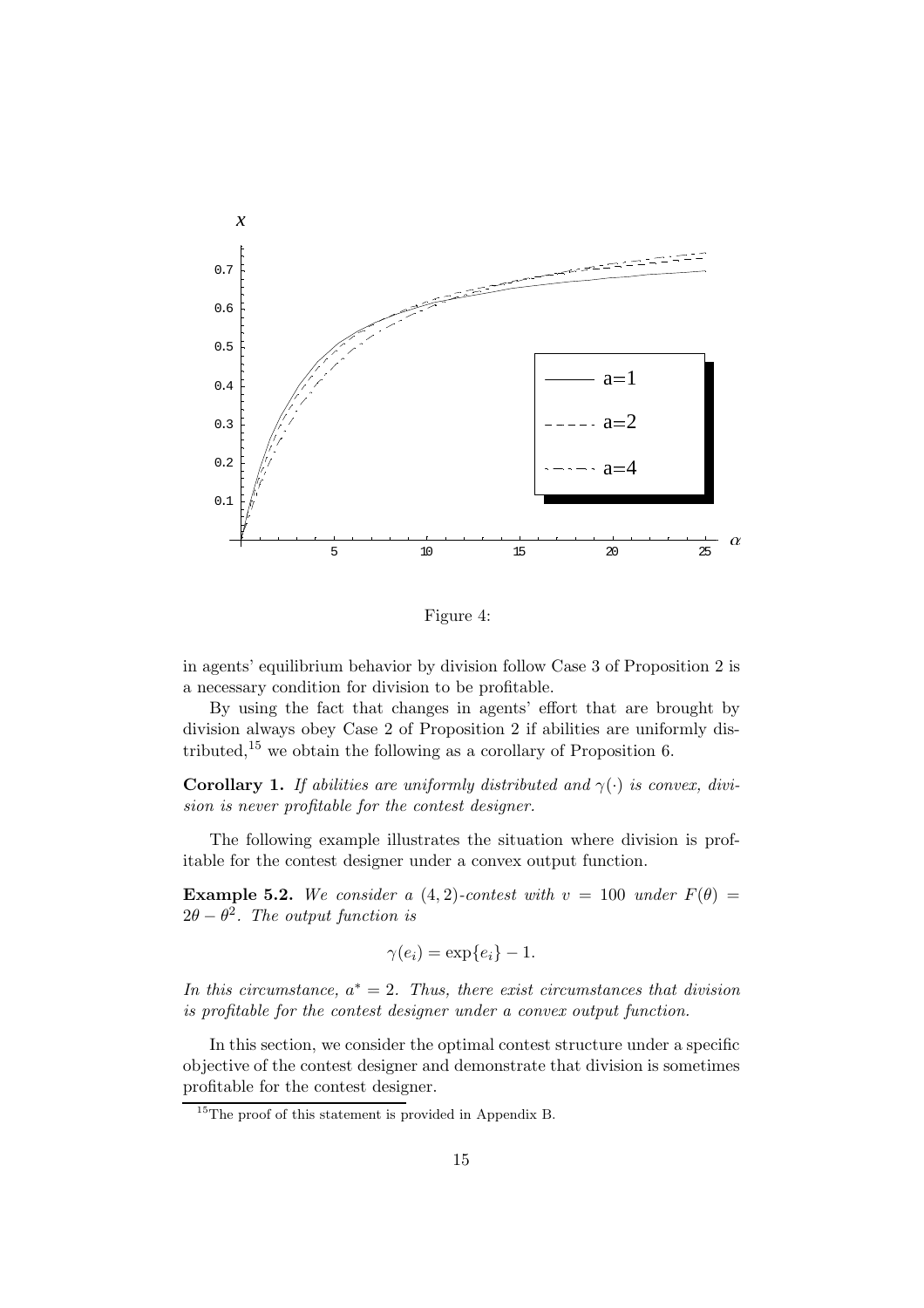As mentioned before, there exist many possible objectives of the principal in contests. For example, the principal may desire to maximize the minimum effort among the participants in contests. This objective is suitable if the production function of the principal is a Leontief production function, and may be suitable if the contest designer attaches greater importance to the closeness of contestants efforts as well as a high average effort (as in a sport  $\frac{16}{16}$  Under this objective function, division is sometimes profitable. because it increases the effort of low effort types. For example, consider a (4,2)-contest with a Leontief production function. If  $F(\theta) = \theta^2$ , division is profitable for the principal, while division is not profitable if  $F(\theta) = \theta$  or  $F(\theta)=2\theta-\theta^2$ .

We can describe another situation where the contest designer is willing to divide a contest. Suppose that, for each agent, if his effort exceeds a given minimum requirement level  $\epsilon$ ( $> 0$ ), a positive constant output is realized. In this environment, the principal designs the contest structure to maximize the expected number of participants whose efforts exceed the minimum requirement level. Since division of a contest increases efforts of lower effort types, we can conclude that division is profitable for the contest designer if the minimum requirement level is sufficiently small.

In the next section, we apply the result to the class size puzzle.

## **6 An Application to Educational Attainment**

The relation of educational attainment to class size is studied in a large literature. It has been expected that class size reductions yield an increase in educational productivity. For example, since class size reductions yield relaxation of the congestion effects in classrooms, education may become efficient. This positive effect is called the class size effect. However, many empirical studies<sup>17</sup> conclude that no significant class size effect exists. This inconsistency is called the class size puzzle.

Lazear (2001) presented one of the reasons why it is difficult to find class size effect in empirical data. He presented a disruption model of educational production and paid attention to the case where the class size is a choice variable of each school. He concluded that there exists a positive correlation between students' abilities and the optimal class size and therefore it is difficult to find class size effect in empirical data.

Our discussion exhibits another explanation of the class size puzzle. Consider the following situation. There exists a school with  $n$  students in each grade. Each student has different ability, which affects his additional cost of study. We assume that students study to obtain the higher grade. Here

<sup>16</sup>Singh and Wittman (1998) studied two player contests and compared the contest designer's optimal reward for winning under different objectives.

 $17$ One of the recent studies is Hoxby (2000).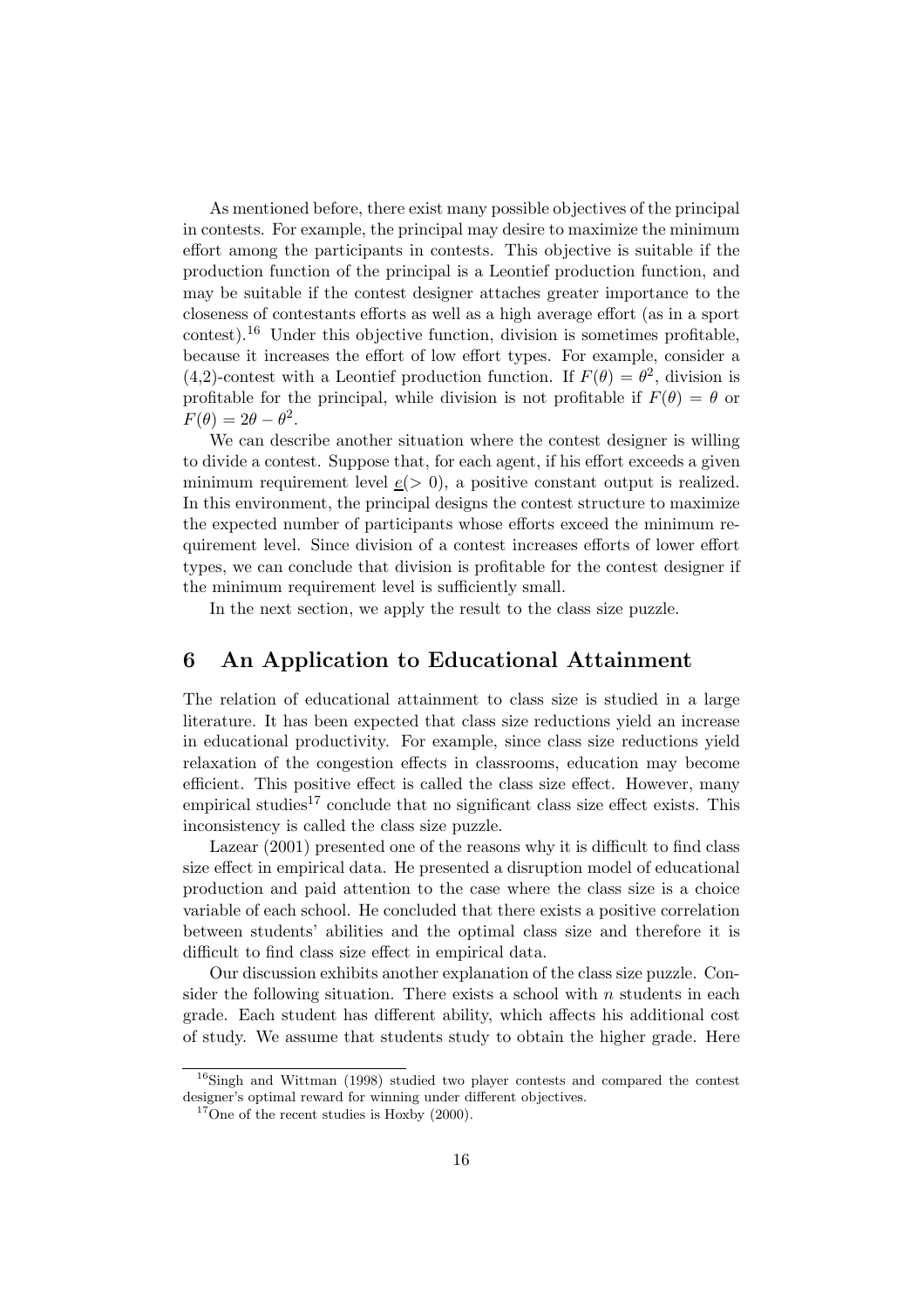other motivations to study are ignored. The monetary value of obtaining each grade is the same among all students. For the present, we assume that the values are exogenously given. If the same grade is obtained, less effort is profitable for students

Students are graded on a curve and grading is conducted in each classroom.<sup>1819</sup> To simplify, we assume that there exist two distinct grades, Pass and Fail. Only k students will pass each year. The model of our contest game is suitable for the above situation.<sup>20</sup> Here, we can regard a reduction of class size as *an increase in the number of divisions*.

Now, we apply our results to the above situation. Proposition 3 implies that a reduction of class size decreases the expected effort per student (under the regularity condition). Note that, if a fixed proportion of students pass in each class, an increase in the number of classes decreases the degree of selection efficiency. Clearly, if all students belonged to one big class, the  $k$  most able students pass. If the students are divided into several classes, and if the proportion of passes to fails in each class is fixed, an inefficient selection occurs. The reason is obvious, as too many students pass from poor classes and too few from good classes.

Additionally, a reduction of class size may decrease the monetary value of obtaining the higher grade. Grades are presumably valuable to the student in so far as they are effective signal of ability or effort. The possibility of inefficient selection weakens the value of the higher grade as a good signal, and then it may decrease the monetary value of obtaining the higher grade. Obviously, a reduction of the value of prize involves overall reduction of efforts.

As discussed above, class size reductions may decrease educational productivity if grading is conducted in this manner.<sup>21</sup> Hence, we suggest that, to solve the class size puzzle, we have to consider not just the relation between educational attainment and class size but the relation among educational attainment, class size, and the method of grading. Lazear (2001) said "Japan has high test score and large class size." <sup>22</sup> This fact is consistent to

<sup>18</sup>Until the school year 2001, grading in Japanese public elementary schools had been conducted in this manner. From the school year 2002, grading is conducted with absolute scales.

<sup>&</sup>lt;sup>19</sup>In Japanese public elementary schools, each student belongs to assigned classroom and most subjects are taught in the classroom as a unit. Moreover, in each classroom, these subjects are taught by one teacher in charge. Each class teacher grades his students with a given method.

 $20$ Virtually, there exists no literature that studies educational productivity by using principal-agent models. Exceptions include Becker and Rosen (1992) and Betts (1998). Becker and Rosen (1992) compared grading on a curve with grading on absolute scales. Betts (1998) studied the relation of educational standards to inequality.

 $21$ Obviously, these effects do not appear if grading is conducted with absolute scales.

<sup>&</sup>lt;sup>22</sup>See footnote 15 of Lazear (2001). See also Wößmann and West (2002). They concluded as follows: "While we find sizable beneficial effects of smaller classes in Greece and Iceland, the possibility of even small effects is rejected in Japan and Singapore."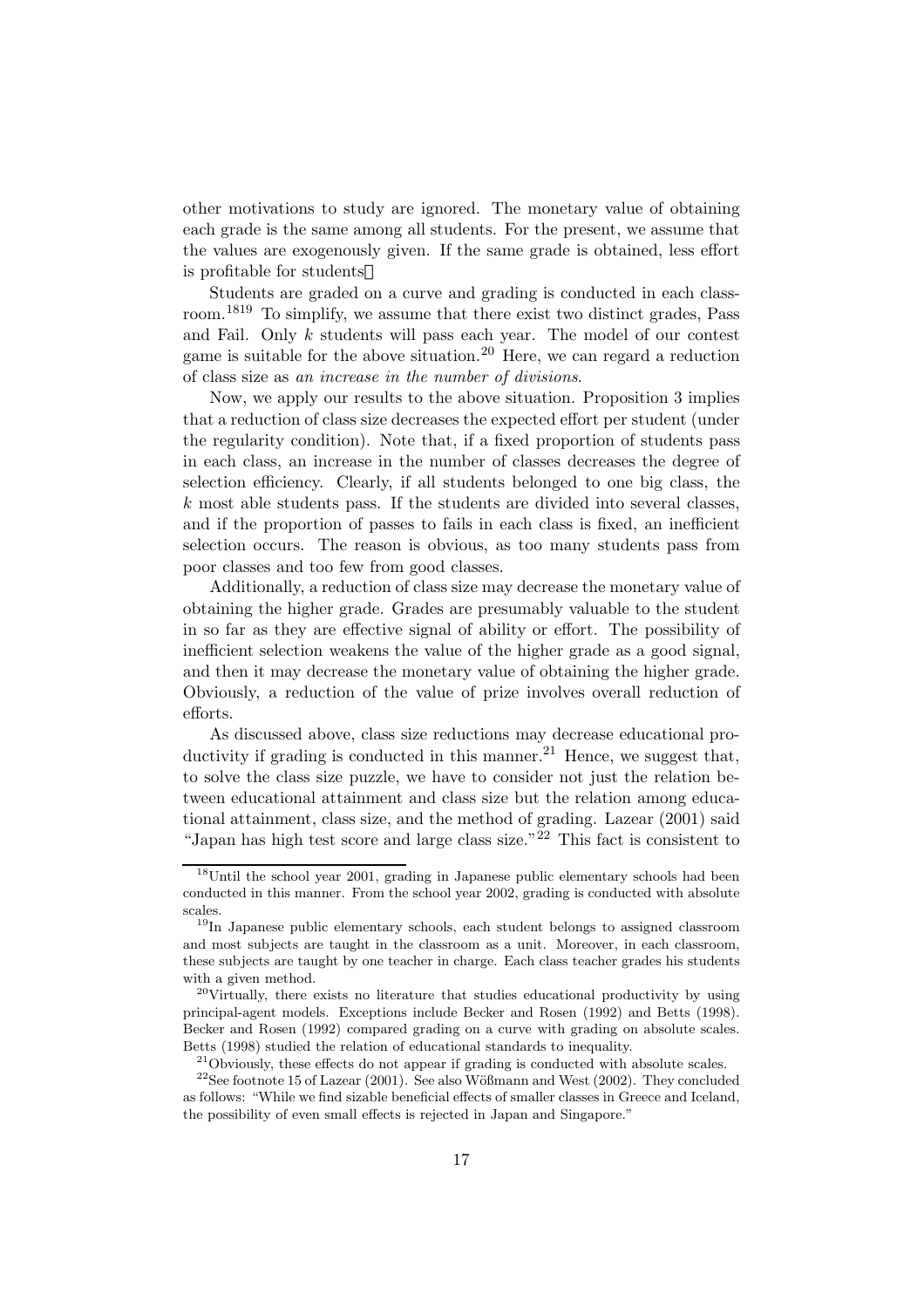our findings.

# **7 Conclusion**

In this paper, we described the effects of division of a contest with identical prizes. The fundamental reason why division changes the equilibrium behavior of agents is changes in each type's probability of winning due to the possibility of inefficient allocation of prizes. Additionally, we showed that division is sometimes profitable for the contest designer, in the sense that division brings about increases in lower ability agents' (and occasionally higher ability agents') efforts in exchange for decreases in other agents' efforts.

This paper considers specific objectives of the principal. The purpose of the principal is assumed to be providing appropriate incentives to agents. Naturally, we do not exclude other reasons why the contest designer divides a contest. Let us consider a competition for promotion in a company. If whether or not the promoted employee accumulated professional knowledge is important, the competition for promotion may be conducted in each department. Another reason is that, if it is difficult to compare employees who were assigned to different jobs, the competition for promotion may be conducted among employees who took the same job. However, irrespective of the principal's intention of dividing, division of a contest changes the participants' behavior as described in this paper.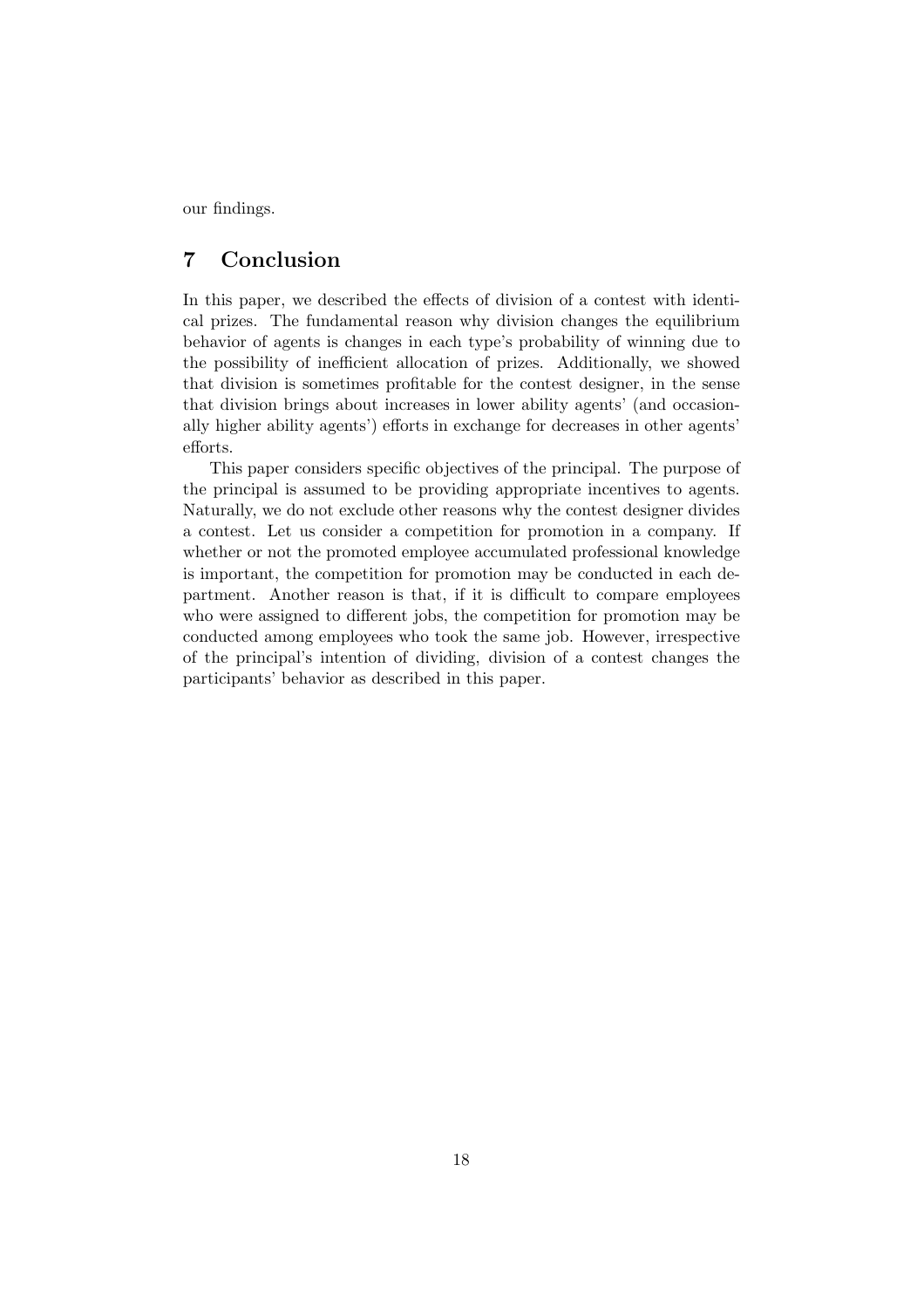### **References**

- [1] Amann, E., and Leininger, W. (1996). Asymmetric All-Pay Auctions with Incomplete Information: The Two-Player Case, *Games Econ. Behav.* **14**, 1-18.
- [2] Becker, W. E., and Rosen, S. (1992). The Learning Effect of Assessment and Evaluation in High School, *Econ. Educ. Rev.* **11**, 107-118.
- [3] Betts, J. R. (1998). The Impact of Educational Standards on the Level and Distribution of Earnings, *Amer. Econ. Rev.* **88**, 266-275.
- [4] Clark, D. J., and Riis, C. (1998). Competition over More Than One Prize, *Amer. Econ. Rev.* **88**, 276-289.
- [5] Glazer, A. and Hassin, R. (1988). Optimal Contests, *Econ. Inquiry* **26**, 133-143.
- [6] Gradstein, M., and Konrad, K. A. (1999). Orchestrating Rent Seeking Contests, *Econ. J.* **109**, 536-545.
- [7] Hoxby, C. M. (2000). The Effects of Class Size on Student Achievement: New Evidence from Population Variation, *Quart. J. Econ.* **115**, 1239- 1285.
- [8] Krishna, V., and Morgan, J. (1997). An Analysis of the War of Attrition and the All-Pay Auction, *J. Econ. Theory* **72**, 343-362.
- [9] Lazear, E. P. (2001). Educational Production, *Quart. J. Econ.* **116**, 777-803.
- [10] Lazear, E. P., and Rosen, S. (1981). Rank Order Tournaments as Optimal Labor Contracts, *J. Polit. Economy* **89**, 841-864.
- [11] Maskin, E., and Riley, J. (1984). Optimal Auctions with Risk Averse Buyers, *Econometrica* **52**, 1473-1518.
- [12] Maskin, E., and Riley, J. (1989). Optimal Multi-Unit Auctions, *in* "The Economics of Missing Markets, Information, and Games" (F. Hahn, Ed.), pp. 312-335, Oxford Univ. Press, Oxford.
- [13] Moldovanu, B., and Sela, A. (2001). The Optimal Allocation of Prizes in Contests, *Amer. Econ. Rev.* **91**, 542-558.
- [14] Moldovanu, B., and Sela, A. (2002). Contest Architecture, mimeograph, University of Bonn.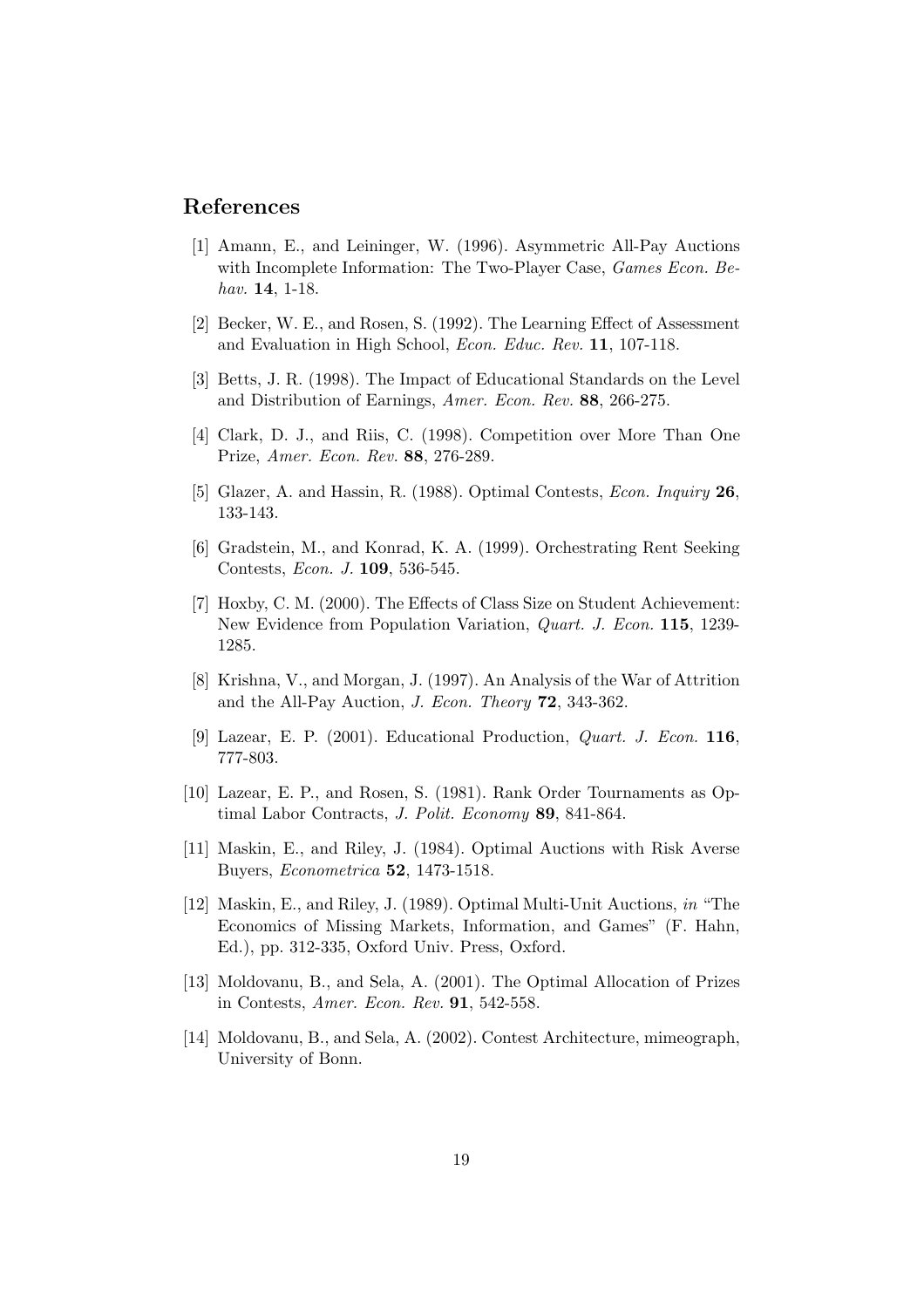- [15] Singh, N. and Wittman, D. (1998). Contest Design and the Objective of the Contest Designer: Sales Promotion, Sporting Events, and Patent Races, *in* "Advances in Applied Microeconomics," Volume 7, pp. 139- 167, JAI Press.
- [16] Singh, N. and Wittman, D. (2001). Contests Where There is Variation in the Marginal Productivity of Effort, *Econ. Theory* **18**, 711-744.
- [17] Wößmann, L., and West, M. R. (2002). Class-Size Effects in School Systems Around the World: Evidence from Between-Grade Variation in TIMSS, PEPG Research Paper 02-02, Harvard University.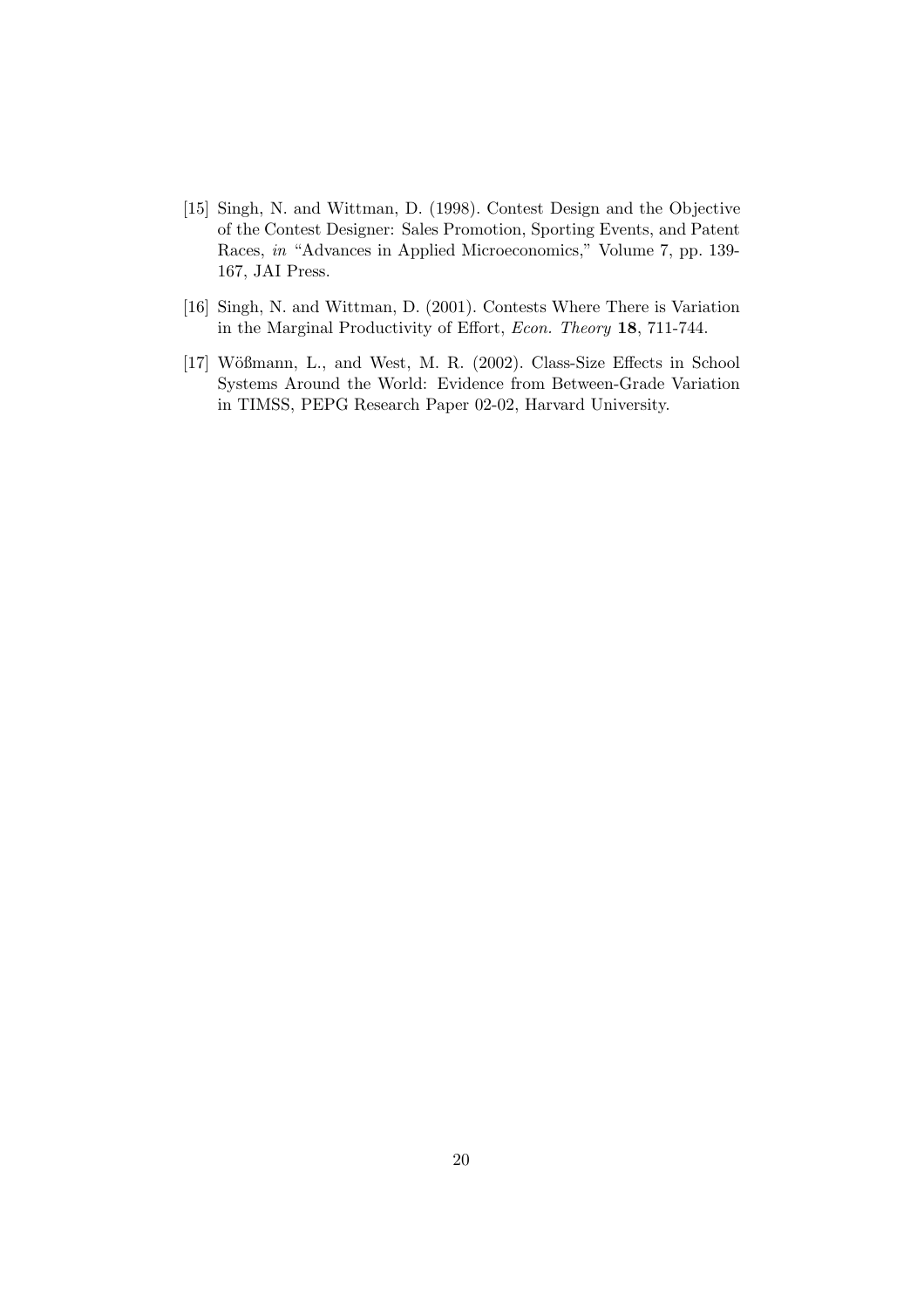# **8 Appendix A (Not for Publication)**

*Proof of Lemma 1.* Given that the agent i's ability is  $\theta$ , his effort level is e, and all other agents  $j \neq i$  outlay effort levels  $\beta(\theta_i)$ , agent i's expected payoff is

$$
\pi(e, \beta | \theta) = v \times (Prob(e > \beta(\theta_j), \forall j \neq i)
$$
  
+ Prob(largest effort among all  $j \neq i > e$   
 $\ge$  second largest effort among all  $j \neq i$ )  
 $\vdots$   
+ Prob( $k$  - 1th largest effort among all  $j \neq i > e$   
 $\ge$  kth largest effort among all  $j \neq i > e$   
 $\ge$  kth largest effort among all  $j \neq i$ )  
 $-\frac{e}{\theta}$ .

Since we assume that  $\beta(\cdot)$  is strictly increasing and differentiable, we can define  $g(\cdot)$  as the inverse function of  $\beta(\cdot)$ . Then we can rewrite the above equation as follows:

$$
\pi(e, \beta | \theta) = v \times (Prob(g(e) > \theta_j, \forall j \neq i)
$$
  
+ Prob(largest type among all  $j \neq i > g(e)$   
 $\ge$  second largest type among all  $j \neq i$ )  
 $\vdots$   
+ Prob( $k$  – 1th largest type among all  $j \neq i > g(e)$   
 $\geq k$ th largest type among all  $j \neq i$ )  
 $-\frac{e}{\theta}$ .

Since the distribution function  $F$  is *i.i.d.*, we obtain

$$
\pi(e, \beta | \theta) = v \times ( (F(g(e)))^{n-1}
$$
  
+  $(n-1)(1 - F(g(e))) (F(g(e)))^{n-2}$   

$$
\vdots
$$
  
+  $\binom{n-1}{k-1} (1 - F(g(e)))^{k-1} (F(g(e)))^{n-k}$   
-  $\frac{e}{\theta}$   
=  $v \times \left( \sum_{t=1}^{k} {n-1 \choose t-1} (1 - F(g(e)))^{t-1} (F(g(e)))^{n-t} \right) - \frac{e}{\theta}$ 

.

Thus expression (1) was derived.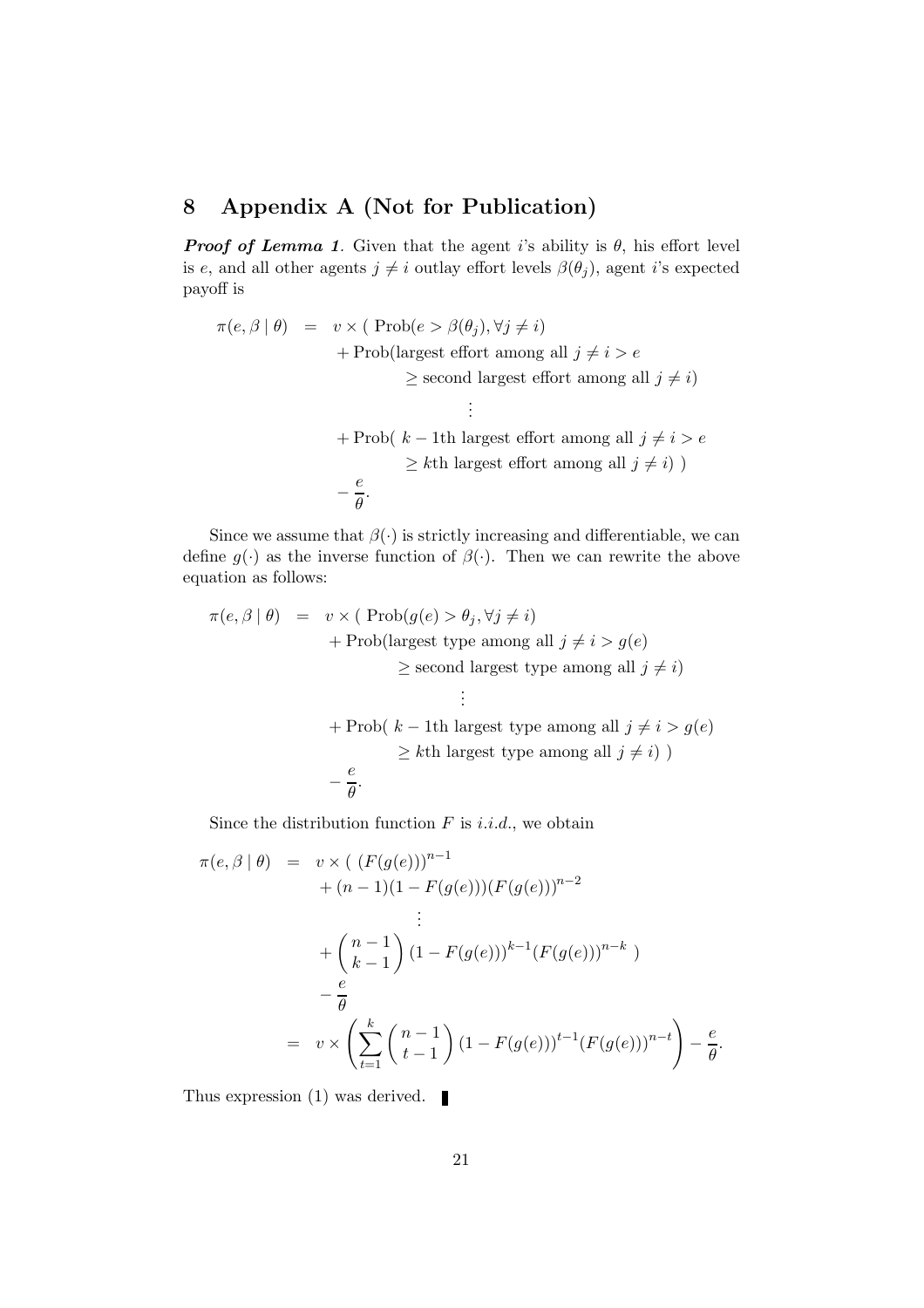*Proof of Proposition 1.* To simplify the notation, we define

$$
\Psi_t(x) = {n-1 \choose t-1} (1 - F(x))^{t-1} (F(x))^{n-t}.
$$

 $\Psi_t(x)$  is the probability that x is the t-th largest value among n variables.

The first order condition of the maximization problem of agent  $i$  (i.e., F.O.C. of the maximization of expression  $(1)$  with respect to  $e$ ) is

$$
v\sum_{t=1}^{k} \Psi'_t(g(e))g'(e) - \frac{1}{\theta} = 0.
$$
 (3)

In the symmetric equilibrium, since  $g(e) = \theta$  and  $g'(e) = (\beta'(\theta))^{-1}$ , equation (3) is equivalent to

$$
v\sum_{t=1}^k \Psi'_t(\theta) \frac{1}{\beta'(\theta)} - \frac{1}{\theta} = 0 \iff \beta'(\theta) = \theta \ v \sum_{t=1}^k \Psi'_t(\theta).
$$

We can rewrite the above as follows:

$$
\beta'(\theta) = \theta \ v(n-k) \binom{n-1}{k-1} f(\theta) (1 - F(\theta))^{k-1} (F(\theta))^{n-k-1}.
$$
 (4)

Integration with the boundary condition  $(\beta(0) = 0)$  yields

$$
\beta(\theta) = v(n-k) \binom{n-1}{k-1} \times \int_0^{\theta} y f(y) (1 - F(y))^{k-1} (F(y))^{n-k-1} dy.
$$
 (5)

We can easily check the strict increase and differentiability of  $\beta(\theta)$  by equation  $(4)$ .

We will show that for any type of agents no one can gain by deviating from the strategy  $\beta(\theta)$ . Since the first order condition is satisfied in the equilibrium, for the agent whose ability is  $\theta'$ ,  $\partial \pi(\theta', e')/\partial e = 0$  is satisfied. Here  $e' = \beta(\theta')$ . We have to check the following conditions.

$$
\frac{\partial \pi}{\partial e}(\theta', e) \begin{cases} > 0 & \text{if } e < \beta(\theta') = e' \\ < 0 & \text{if } e > \beta(\theta') = e'. \end{cases}
$$

Since the function  $\pi(\theta, e)$  is continuous in e, the above expression implies that  $\pi(\theta, e)$  is maximized at  $e = \beta(\theta)$ . First we verify  $\partial \pi(\theta, e)/\partial e > 0$  if  $e < \beta(\theta') = e'$ . Take  $\hat{e}$  as an effort smaller than the equilibrium effort level e' for the agent whose ability is  $\theta'$ . Here we have to check  $\partial \pi(\theta', \hat{e})/\partial e > 0$ . The ability type which takes  $\hat{e}$  in the equilibrium is denoted by  $\hat{\theta}$ . This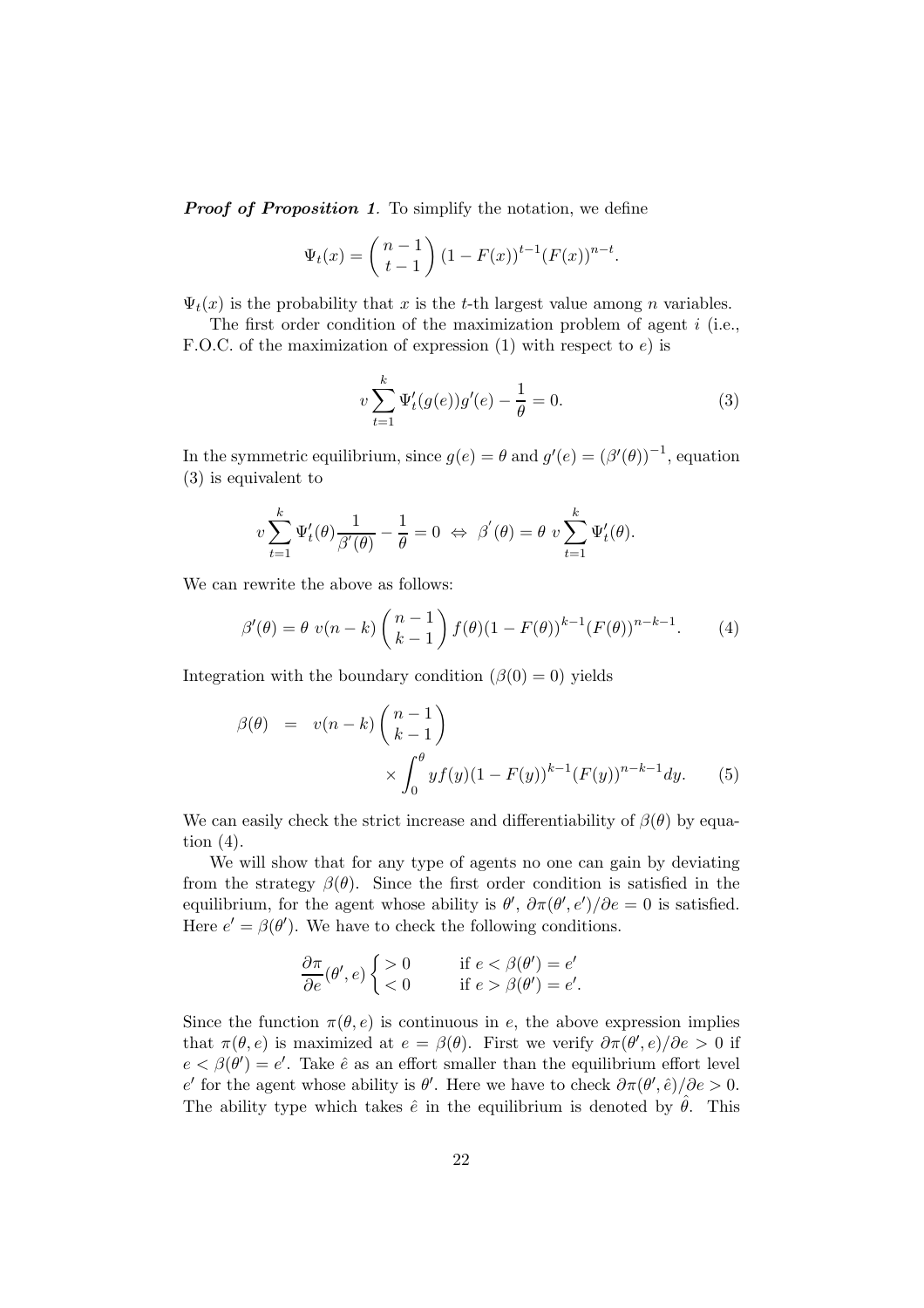means that  $\beta(\hat{\theta}) = \hat{e}$ . Since  $\beta(\theta)$  is strictly increasing and  $\hat{e} < e'$ , we obtain  $\hat{\theta} < \theta'$ . Because  $\hat{\theta} < \theta'$ . Because

$$
\frac{\partial \pi}{\partial e}(\theta, e) = v \sum_{t=1}^{k} \Psi'_t(g(e))g'(e) - \frac{1}{\theta},
$$

 $\partial^2 \pi(\theta, e)/\partial \theta \partial e = 1/\theta^2 > 0$ . Therefore, for any  $e, \partial \pi(\theta, e)/\partial e > \partial \pi(\hat{\theta}, e)/\partial e$ is shown. Since the above is satisfied at  $\hat{e}$ ,  $\partial \pi(\theta', \hat{e})/\partial e > \partial \pi(\hat{\theta}, \hat{e})/\partial e$ . Since the right hand side is zero by the first order condition,  $\partial \pi(\theta', \hat{e})/\partial e > 0$  is shown. With a similar argument, the other side can be shown too. Therefore expression (5) is the equilibrium strategy in a symmetric equilibrium.  $\blacksquare$ 

*Proof of Proposition 2.* In this proof, for the expositional convenience, we compare a  $(2n, 2k)$ -contest with a  $(n, k)$ -contest. The general case can be proven in the same way.<sup>23</sup>

From Proposition 1,

$$
\beta(\theta; 2n, 2k) - \beta(\theta; n, k)
$$
\n
$$
= v(2n - 2k) \left(\frac{2n - 1}{2k - 1}\right) \int_0^{\theta} y f(y) (1 - F(y))^{2k - 1} (F(y))^{2n - 2k - 1} dy
$$
\n
$$
-v(n - k) \left(\frac{n - 1}{k - 1}\right) \int_0^{\theta} y f(y) (1 - F(y))^{k - 1} (F(y))^{n - k - 1} dy \qquad (6)
$$
\n
$$
= v(n - k) \int_0^{\theta} y f(y) (1 - F(y))^{k - 1} (F(y))^{n - k - 1}
$$

$$
\times \left(2\left(\frac{2n-1}{2k-1}\right)(1-F(y))^k(F(y))^{n-k} - \left(\frac{n-1}{k-1}\right)\right)dy. \tag{7}
$$

Since  $v(n-k)$  is a strictly positive constant, we have to pay attention only to the sign of the rest of above expression. To see the shape of the integrand of expression  $(7)$  in the interval  $[0, 1]$ , we divide this function into three parts,

$$
y, f(y)(1 - F(y))^{k-1}(F(y))^{n-k-1},
$$
  
and  $\left(2\binom{2n-1}{2k-1}(1 - F(y))^k(F(y))^{n-k} - \binom{n-1}{k-1}\right)$ ,

and study their characteristics. First,  $y$  is a strictly increasing function and non-negative in the interval  $[0, 1]$ . Second, since the density function  $f$  is continuous and everywhere strictly positive,  $f(y)(1 - F(y))^{k-1}(F(y))^{n-k-1} > 0$ in the interval (0, 1). Third,

$$
2\binom{2n-1}{2k-1}(1-F(y))^k(F(y))^{n-k} - \binom{n-1}{k-1}
$$

<sup>&</sup>lt;sup>23</sup>The comparison of a  $(n/a', k/a')$ -contest with a  $(n/a, k/a)$ -contest is equivalent to the comparison of a  $(n, k)$ -contest with a  $(tn, tk)$ -contest, where  $t = a'/a > 1$ . The general case can be proven by replacing "2" of the present proof with "*t*".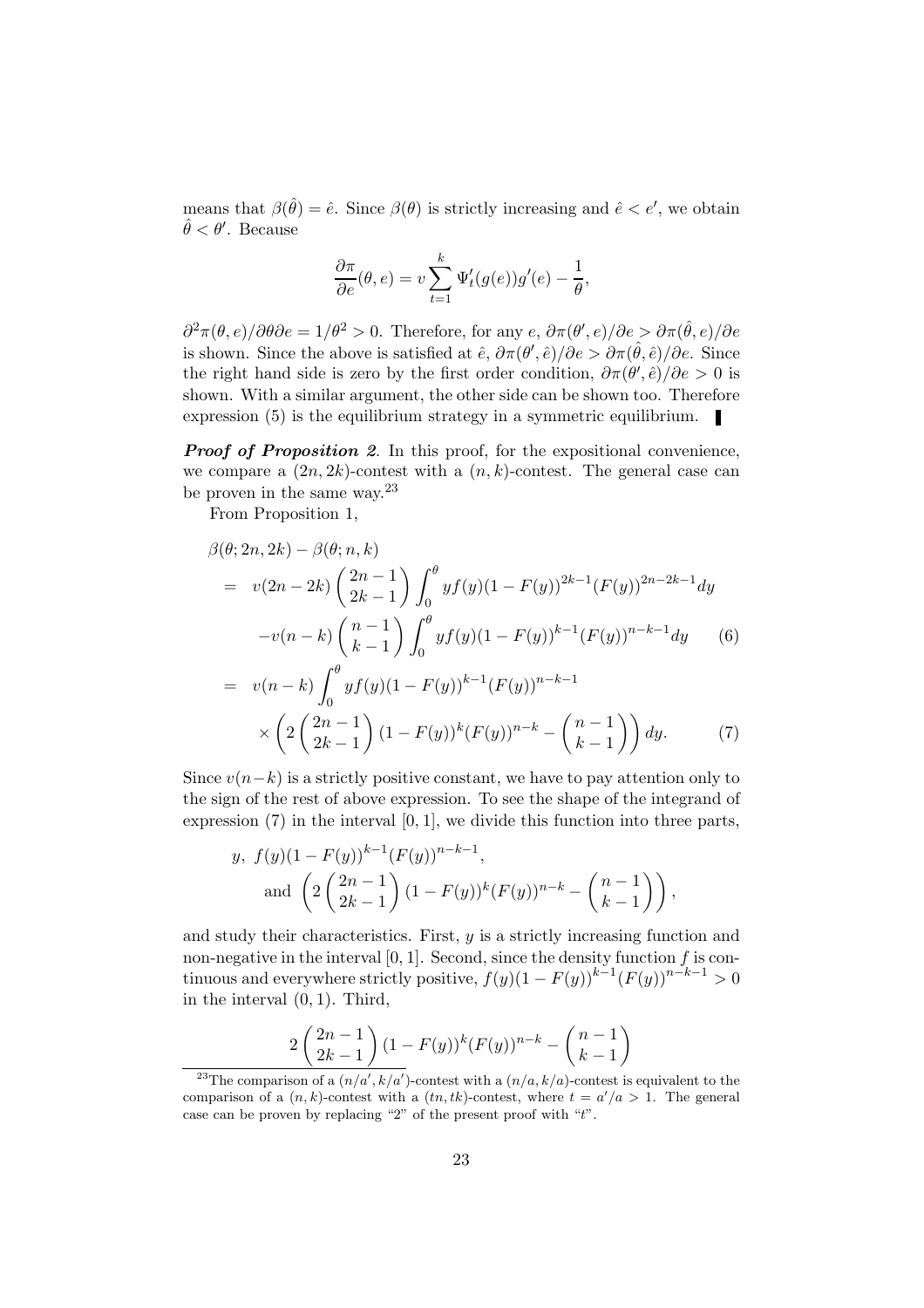is strictly negative in the interval  $[0, y')$ , strictly positive in the interval  $(y', y'')$ , and strictly negative in the interval  $(y'', 1]$ , where  $y' \in (0, 1)$  and  $y'' \in (y', 1)$  are certain thresholds. Here,  $\int_0^1 \Phi(y) dy = 0$ , which is stated later, implies the existence of interval  $(y', y'')$ .

From these characteristics, the shape of the integrand in the interval  $[0, 1]$  is (1) zero at  $y = 0$ , (2) strictly negative in the interval  $(0, y')$ , (3) zero at  $y = y'$ , (4) strictly positive in the interval  $(y', y'')$ , (5) zero at  $y = y''$ , and strictly negative in the interval  $(y'', 1)$ . Here, for the convenience of notation, we define

$$
\Phi(y) = f(y)(1 - F(y))^{k-1}(F(y))^{n-k-1}
$$
  
\$\times \left(2\left(\frac{2n-1}{2k-1}\right)(1 - F(y))^k(F(y))^{n-k} - \left(\frac{n-1}{k-1}\right)\right).

Because  $\int_0^1 \Phi(y) dy = 0,$ <sup>24</sup> there exists  $\tilde{y} \in (y', y'')$ ,  $\int_0^{y'} \Phi(y) dy + \int_{y'}^{\tilde{y}} \Phi(y) dy =$ 0 and  $\int_{\tilde{y}}^{y''}\Phi(y)dy + \int_{y''}^{1}\Phi(y)dy = 0$ . This is equivalent to  $\int_{0}^{\tilde{y}}\Phi(y)dy =$  $\int_{\tilde{y}}^{1} \Phi(y) dy = 0.$ 

The integrand of expression (7) can be written as  $y\Phi(y)$ . Since y is strictly increasing and non-negative in the interval [0, 1], there exist three possible cases as follows:

Case 1: 
$$
\exists \bar{y} \in (y', y'')
$$
,  
\n
$$
\int_0^{y'} y \Phi(y) dy + \int_{y'}^{\bar{y}} y \Phi(y) dy = 0 \text{ and } \int_{\bar{y}}^{y''} y \Phi(y) dy + \int_{y''}^1 y \Phi(y) dy > 0,
$$

Case 2: 
$$
\exists \bar{y} \in (y', y'')
$$
,  
\n
$$
\int_0^{y'} y \Phi(y) dy + \int_{y'}^{\bar{y}} y \Phi(y) dy = 0 \text{ and } \int_{\bar{y}}^{y''} y \Phi(y) dy + \int_{y''}^1 y \Phi(y) dy = 0,
$$

Case 3: 
$$
\exists \bar{y} \in (y', y'')
$$
,  
\n
$$
\int_0^{y'} y \Phi(y) dy + \int_{y'}^{\bar{y}} y \Phi(y) dy = 0 \text{ and } \int_{\bar{y}}^{y''} y \Phi(y) dy + \int_{y''}^1 y \Phi(y) dy < 0.
$$

In Case 1, for all  $\theta \in (0, \bar{y})$ ,  $\beta(\theta; 2n, 2k) - \beta(\theta; n, k) < 0$ , and for all  $\theta \in (\bar{y}, 1]$ ,  $\beta(\theta; 2n, 2k) - \beta(\theta; n, k) > 0$ . In Case 2, for all  $\theta \in (0, \bar{y})$ ,  $\beta(\theta; 2n, 2k)$  –  $\beta(\theta; n, k) < 0$ , and for all  $\theta \in (\bar{y}, 1)$ ,  $\beta(\theta; 2n, 2k) - \beta(\theta; n, k) > 0$ . In Case 3, there exists  $\hat{y} \in (\bar{y}, 1), \int_0^{\bar{y}} y \Phi(y) dy = \int_{\bar{y}}^{\hat{y}} y \Phi(y) dy = 0$  and  $\int_{\hat{y}}^1 y \Phi(y) dy < 0$ . This is equivalent to, for all  $\theta \in (0, \bar{y})$ ,  $\beta(\theta; 2n, 2k) - \beta(\theta; n, k) < 0$ , for all  $\theta \in (\bar{y}, \hat{y}), \beta(\theta; 2n, 2k) - \beta(\theta; n, k) > 0$ , and for all  $\theta \in (\hat{y}, 1], \beta(\theta; 2n, 2k)$  $\beta(\theta; n, k)$  < 0. Thus we conclude that only these three cases are possible.

What is left to prove is to verify the existence of these three cases. The existence can be proven by Example 4.1. Hence, we obtain Proposition 2.

<sup>&</sup>lt;sup>24</sup>Since expression (6) is equivalent to  $v \int_0^{\theta} y \frac{\partial p(y;2n,2k)}{\partial y} dy - v \int_0^{\theta} y \frac{\partial p(y;n,k)}{\partial y} dy$ ,<br>  $\int_0^1 \Phi(y) dy = \left( \int_0^1 \frac{\partial p(y;2n,2k)}{\partial y} dy - \int_0^1 \frac{\partial p(y;n,k)}{\partial y} dy \right) / (v(n-k)) = (1-1)/(v(n-k)) = 0.$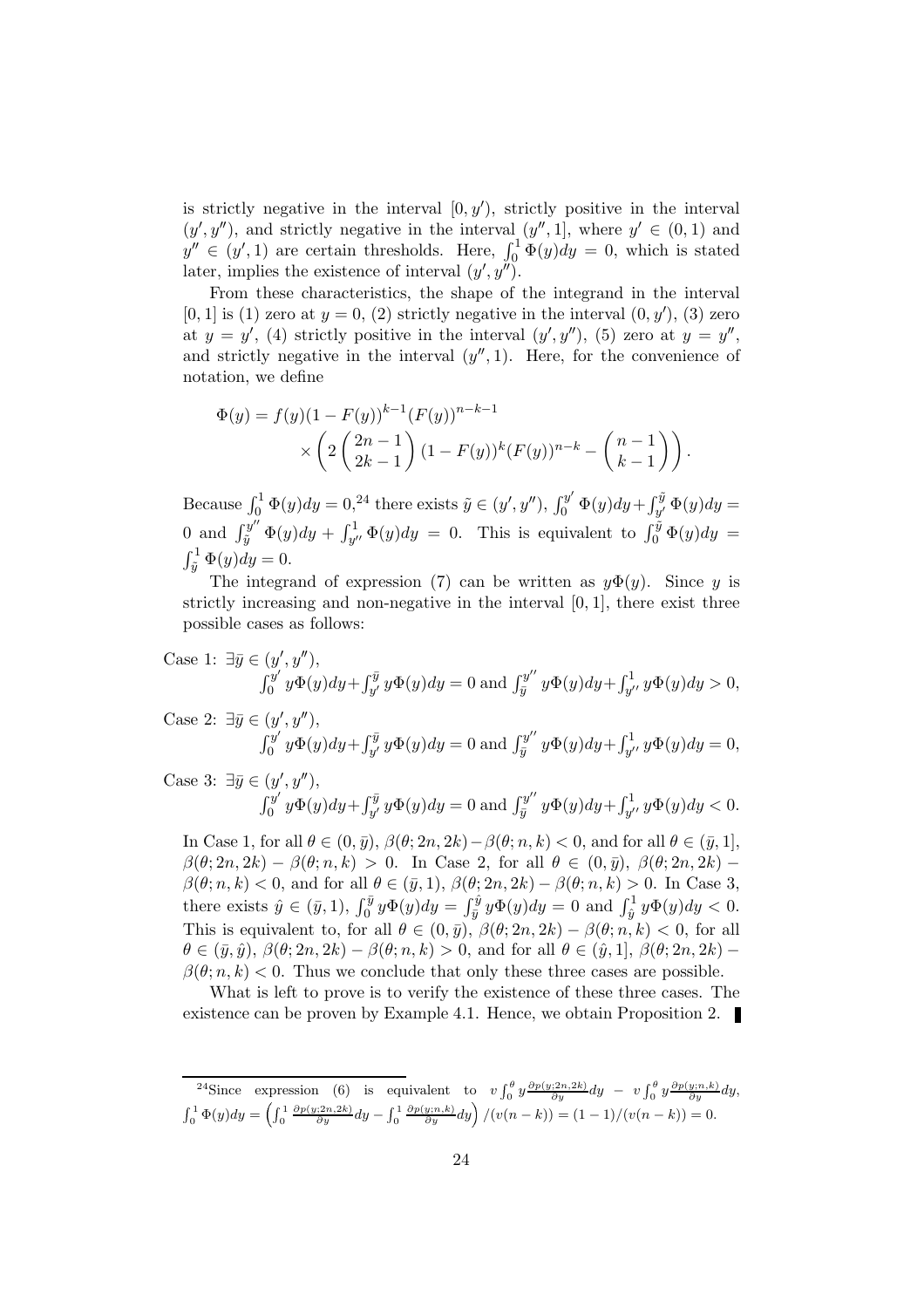*Proof of Proposition 5.* Let  $\hat{a} \in A$  be the number of divisions where  $\hat{a} > 1$ . From Proposition 2, there exists  $\hat{\theta} \in (0, 1)$  such that  $\beta(\theta; n/\hat{a}, k/\hat{a}) >$  $\beta(\theta; n, k)$  for all  $\theta \in (0, \hat{\theta})$ . Moreover, there exists  $\bar{\theta} \in (\hat{\theta}, 1]$  such that  $\beta(\theta; n/\hat{a}, k/\hat{a}) < \beta(\theta; n, k)$  for all  $\theta \in (\tilde{\theta}, \bar{\theta})$ .

Proposition 3 implies

$$
\int_{0}^{\hat{\theta}} (\beta(\theta; n/\hat{a}, k/\hat{a}) - \beta(\theta; n, k)) f(\theta) d\theta
$$
  
< 
$$
< \int_{\hat{\theta}}^{\bar{\theta}} (\beta(\theta; n, k) - \beta(\theta; n/\hat{a}, k/\hat{a})) f(\theta) d\theta.
$$
 (8)

Let  $e_a$  and  $e_b$  be distinct effort levels that satisfy  $e_b > e_a > 0$ . If  $\gamma(\cdot)$  is strictly concave,  $\gamma(e_a + x) - \gamma(e_a) > \gamma(e_b + x) - \gamma(e_b)$ , where x is a positive constant. This implies that a lower ability agent's additional effort is more effective for the principal's profit than a higher agent's, since the symmetric equilibrium strategy is strictly increasing. Hence, by division, the left hand side of inequality (8) is relatively amplified. Therefore, we can conclude that, if the degree of concavity of  $\gamma(\cdot)$  is large enough, division becomes profitable.

# **9 Appendix B (Not for Publication)**

In Proposition 7, we describe the effort strategy that constitutes the symmetric equilibrium under the uniformly distributed abilities. This proposition implies that, if abilities are uniformly distributed, the changes in equilibrium behavior that are brought by division follow Case 2 of Proposition 2, because the equilibrium effort level of an agent with the highest possible ability is always  $v(1 - k/n)$ .

**Proposition 7.** *If abilities are uniformly distributed,*

$$
\beta(\theta; n, k) = v \left( 1 - \frac{k}{n} \right) \sum_{t=0}^{k-1} {n \choose t} (1 - \theta)^t \theta^{n-t}.
$$
 (9)

*Proof.* From Proposition 1 and  $F(\theta) = \theta$ ,

$$
\beta(\theta; n, k) = v(n - k) {n - 1 \choose k - 1} \int_0^{\theta} y(1 - y)^{k - 1} y^{n - k - 1} dy.
$$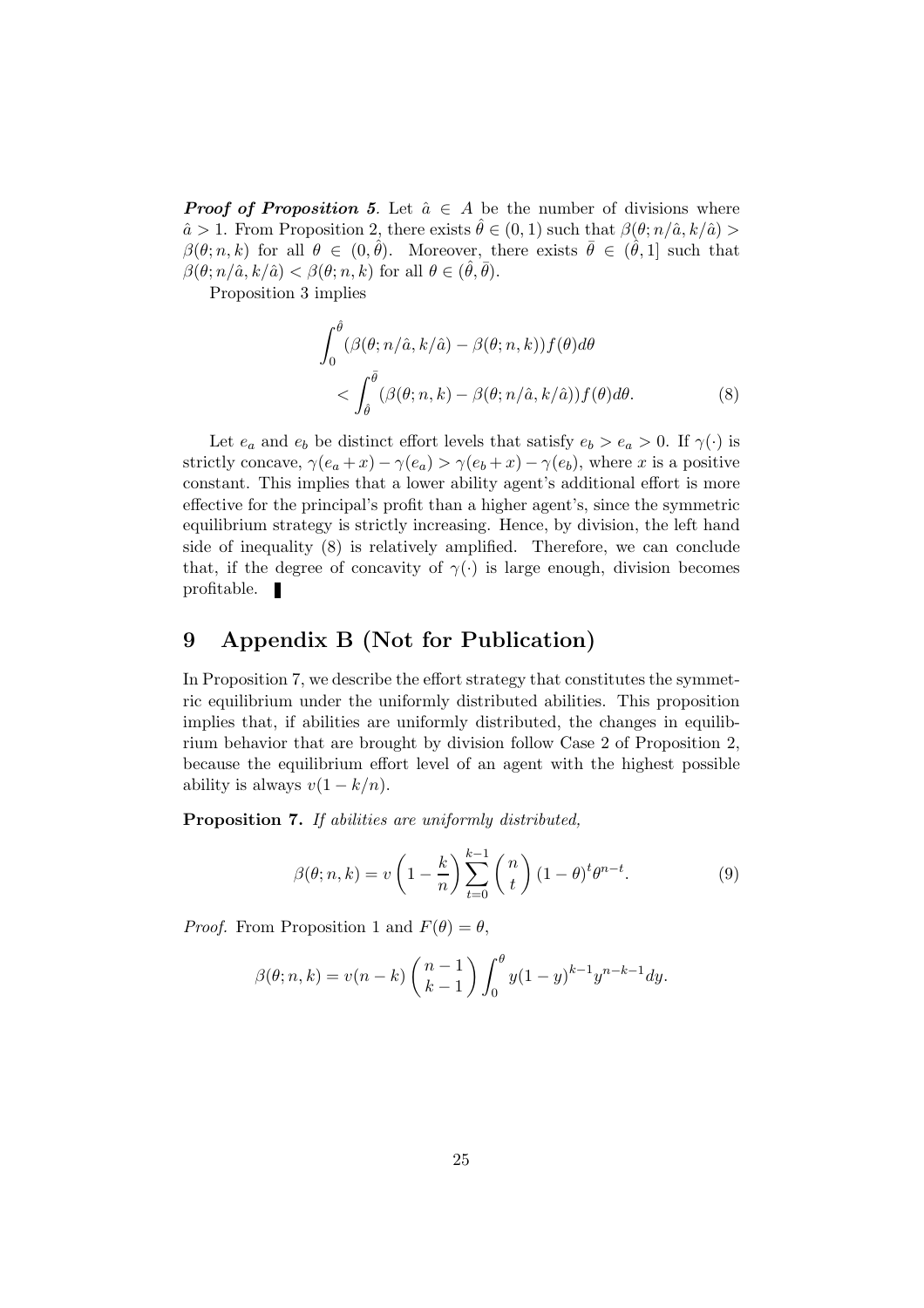Using integration by parts, we obtain

$$
\beta(\theta; n, k) = v(n-k) \binom{n-1}{k-1} \n\times \left[ \left[ -\frac{1}{k} (1-y)^k y^{n-k} \right]_0^{\theta} - \int_0^{\theta} \left( -\frac{1}{k} (1-y)^k \right) (n-k) y^{n-k-1} dy \right] \n= -\frac{v(n-k)}{k} \binom{n-1}{k-1} (1-\theta)^k \theta^{n-k} \n+ v(n-k) \binom{n-1}{k-1} \frac{(n-k)}{k} \int_0^{\theta} (1-y)^k y^{n-k-1} dy.
$$
\n(10)

Since

$$
\frac{(n-1)!}{(k-1)!(n-k)!} \times \frac{n-k}{k} = \frac{(n-1)!}{k!(n-k-1)!} = \binom{n-1}{k},
$$

we obtain

$$
v(n-k)\binom{n-1}{k-1}\frac{(n-k)}{k}\int_0^{\theta}(1-y)^{k}y^{n-k-1}dy
$$
  
=  $v(n-k)\binom{n-1}{k}\int_0^{\theta}(1-y)^{k}y^{n-k-1}dy.$  (11)

By using equation (11) and

$$
\beta(\theta; n, k+1) = v(n-k-1) \binom{n-1}{k} \int_0^{\theta} (1-y)^k y^{n-k-1} dy,
$$

we can rewrite equation (10) as follows:

$$
\beta(\theta; n, k) = -\frac{v(n-k)}{k} {n-1 \choose k-1} (1-\theta)^k \theta^{n-k} + \frac{n-k}{n-k-1} \beta(\theta; n, k+1).
$$

The above equation is equivalent to

$$
\frac{\beta(\theta; n, k+1)}{n-(k+1)} - \frac{\beta(\theta; n, k)}{n-k} = \frac{v}{k} \binom{n-1}{k-1} (1-\theta)^k \theta^{n-k}.
$$

Since

$$
\frac{1}{k} \binom{n-1}{k-1} = \frac{1}{n} \binom{n}{k},
$$